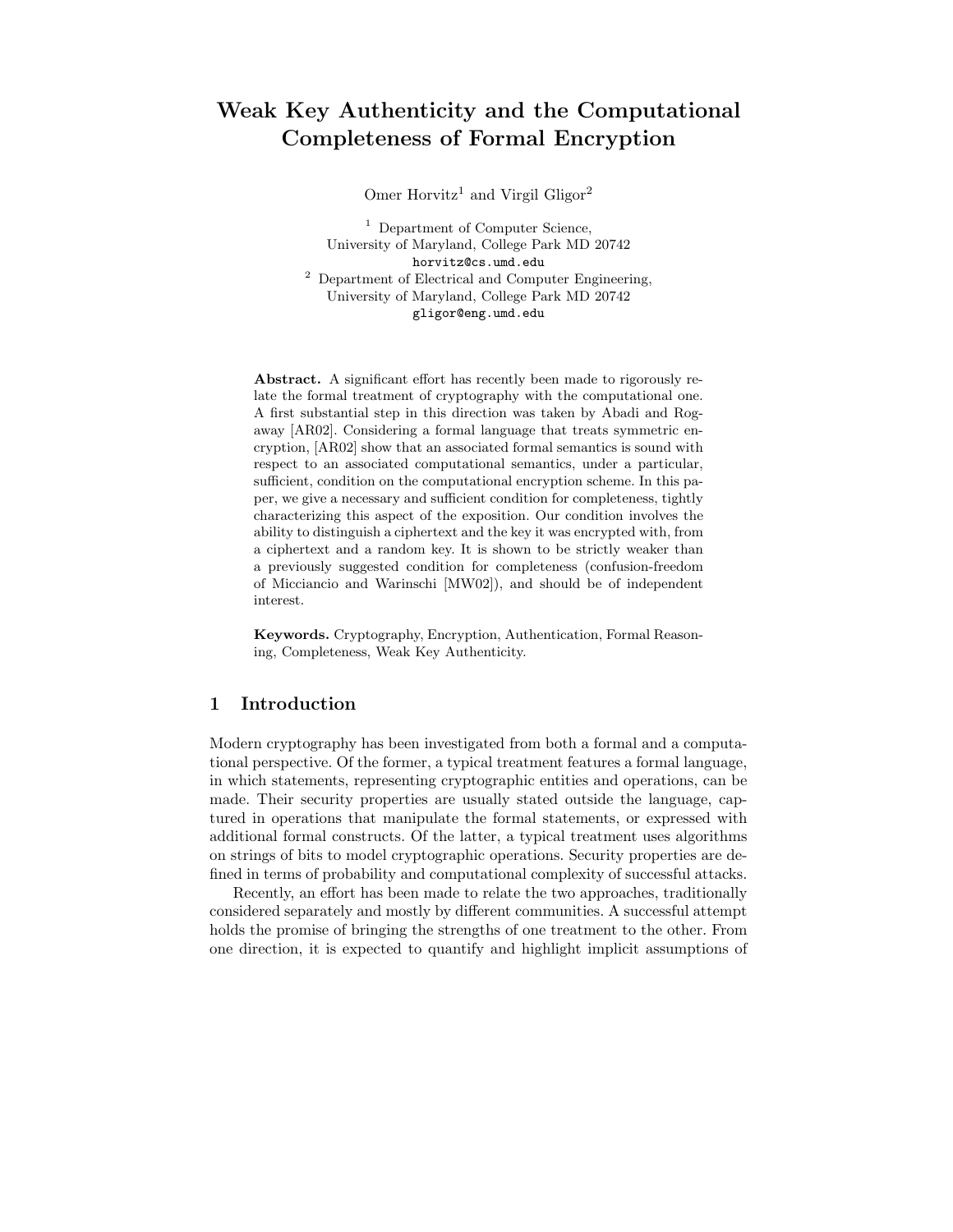formal semantics. In addition, it should confirm and increase the relevance of formal proofs to concrete computational instantiations. From the other direction, the establishment of such connections may allow the application of high level formal reasoning mechanisms to the computational domain.

A first step in this direction was taken by Abadi and Rogaway [AR02]. Focusing on symmetric encryption, their work is based on a formal language that includes constructs to represent bits, keys and an encryption operation. Two semantics are defined for the language. In the first, an expression in the language is associated with a syntactic counterpart, the pattern, which mirrors the expression up to parts that should look unintelligible to a viewer (informally, parts that are encrypted with keys that are not recoverable from the expression). Expressions are said to be equivalent in this setting if their patterns are equal (up to key renaming). This constitutes a formal semantics. In the second definition, an expression is associated with an ensemble of distributions on strings, obtained by instantiating its encryption construct with a concrete computational encryption scheme with different security parameters. Two expressions are said to be indistinguishable in this setting if their associated ensembles are computationally indistinguishable. This constitutes a computational semantics. Under this framework,  $[AR02]$  give a soundness result: they show that under specific, sufficient, conditions on the computational encryption scheme, equivalence of expressions in the formal semantics implies their indistinguishability in the computational semantics.

Our Results. In this paper, we tightly characterize the completeness aspect of this exposition. We identify a necessary and sufficient condition on the computational encryption scheme under which indistinguishability in the computational setting implies equivalence in the formal one. For any two expressions, our condition involves the admittance of an efficient test that distinguishes a ciphertext and the key it was encrypted with, from a ciphertext and some random key, with a noticeable (i.e., non-negligible) probability, when the plaintexts are drawn from the ensembles associated with those expressions. An encryption scheme that satisfies this requirement is said to *admit weak key-authenticity tests* for expressions. The result is obtained using a new proof technique, featuring a fixpoint characterization of formal equivalence.

In the literature [MW02,AJ01], the notion of *confusion-freedom* was previously proposed as sufficient for completeness. Informally, a confusion-free encryption scheme is one in which the decryption of a ciphertext with a wrong key fails with almost certainty. The above-mentioned work suggests the use of a full-fledged authenticated encryption scheme [BN00,KY00] to achieve this notion. We compare confusion-freedom with a strengthened version of the notion of the admittance of weak key-authenticity tests for expressions, that involves the admittance of a single, all-purpose, weak key-authenticity test, defined purely in computational terms. Such test is referred to as a weak key-authenticity test. We show that the requirement that an encryption scheme admits a weak keyauthenticity test is strictly weaker than the requirement that it be confusion-free (and certainly weaker than the requirement that it be an authenticated encryp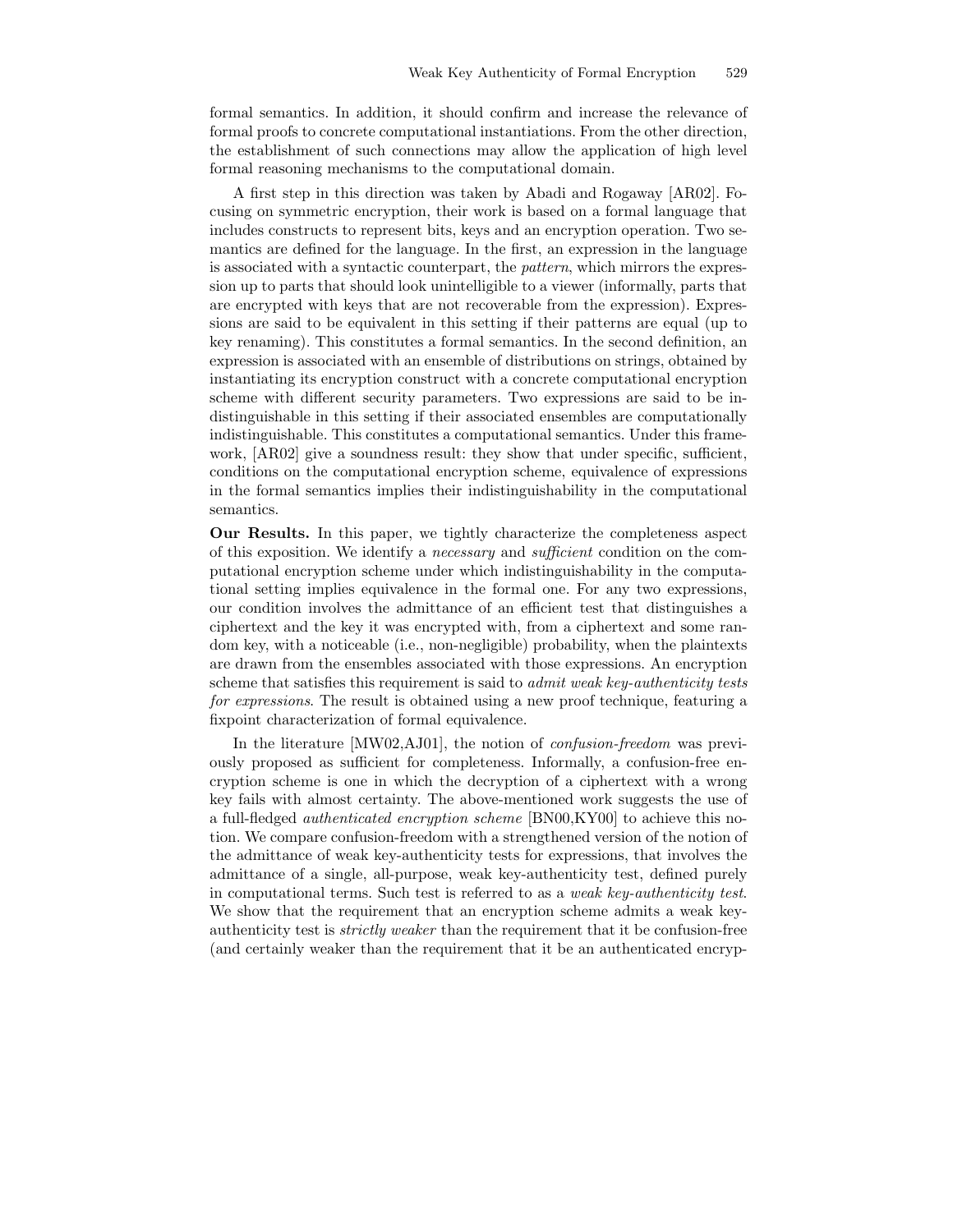tion scheme). To that effect, we present a simple encryption scheme that admits a weak key-authenticity test but is not confusion-free. The scheme thus matches our completeness criterion, but not that of [MW02]. Furthermore, it meets the soundness criterion of [AR02].

The notion of the weak key authenticity should be of independent interest. As a primitive, it relates to the absence of a weak version of key-anonymity [BB01] and which-key revealing [AR02] properties. It would be interesting to investigate ways of meeting it, other than the ones presented here, and explore its practical uses.

The paper proceeds as follows. In section 2, we revisit the formal treatment of symmetric encryption of [AR02], and give a fixpoint characterization of the "reachable parts" of expressions. In section 3, we discuss the computational treatment of symmetric encryption, and revisit the computational semantics for expressions of [AR02]. In section 4, we give our main completeness result for schemes that admit weak key-authenticity tests for expressions. In section 5, we present the strengthened version of the test and compare it with other cryptographic notions; in particular, we show that the admittance of a weak keyauthenticity test is a weaker property of an encryption scheme than it being confusion-free. The proof demonstrates a method of achieving the admittance of a weak key-authenticity test.

# 2 Formal Treatment of Symmetric Encryption, Formal Semantics for Expressions

In this section, we revisit the formal treatment of symmetric encryption of [AR02]. That treatment consists of a formal language and a formal semantics. Our goal is to recast the definitions of [AR02] in terms that pertain closely to the tree structure of expressions in the language. In addition, we provide an alternative, fixpoint characterization of the "reachable parts" of expressions, that plays an important role in the proof of our completeness result.

#### 2.1 A Formal Language for Symmetric Encryption

Let Bits be the set  $\{0, 1\}$ . Let Keys be a fixed, non-empty set of symbols, disjoint from Bits. The elements of Bits and Keys are referred to as bits and keys, respectively. Following the work of [AR02], we let our formal language, denoted by **Exp**, be a set of *expressions*, defined inductively as follows:

- 1. bits and keys are expressions. They are referred to as atomic expressions, or simply *atoms*.
- 2. (a) If M and N are expressions, then so is  $(M, N)$ . We say that  $(M, N)$  is directly derived from  $M$  and  $N$ ; it is non-atomic.
	- (b) If M is an expression and K is a key, then  $\{M\}_K$  is an expression. We say that  $\{M\}_K$  is is directly derived from M; it is non-atomic too.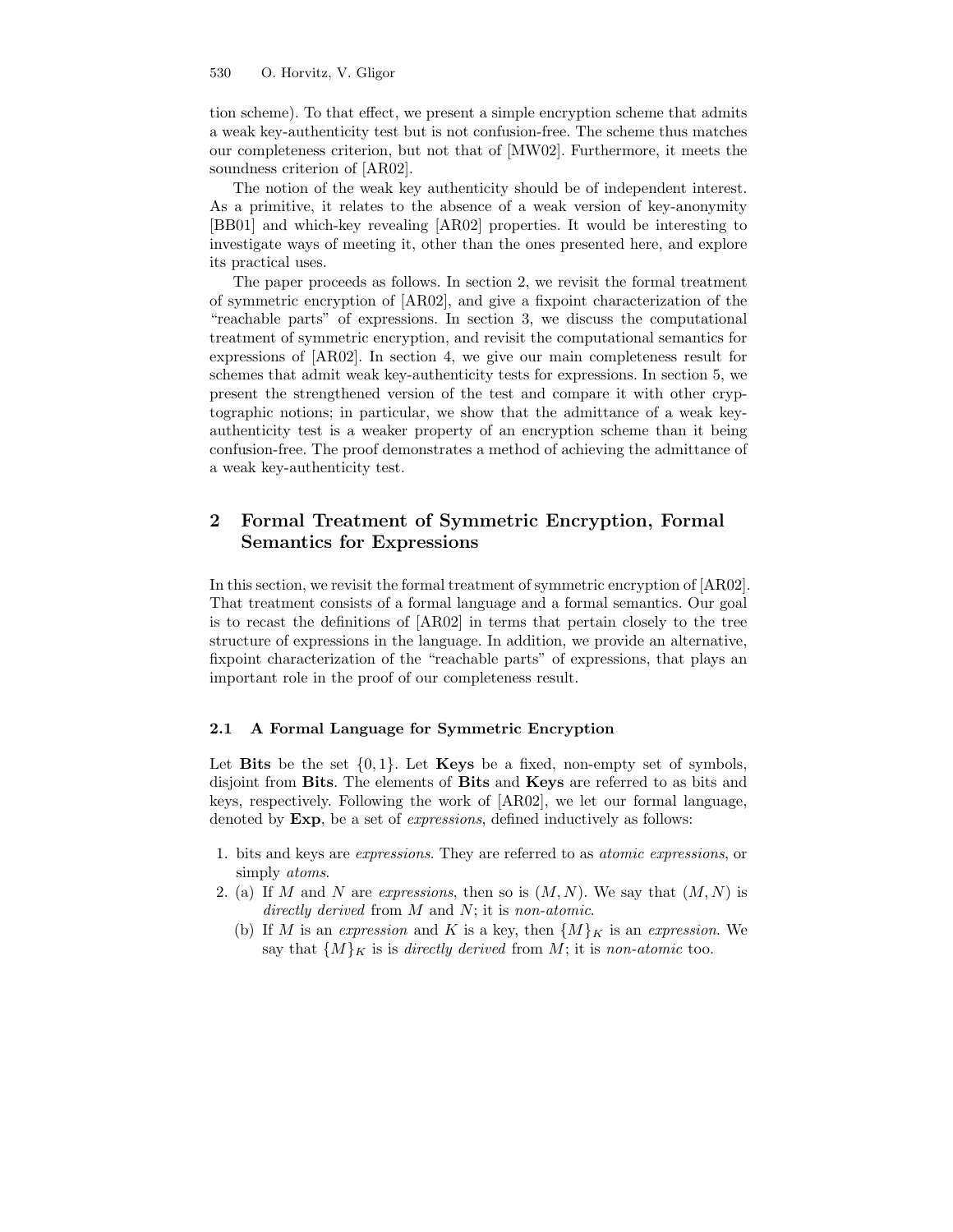Parts 2a and 2b of the above definition are called derivation rules. Informally,  $(M, N)$  represents the pairing of expressions M and N;  $\{M\}_K$  represents the encryption of expression  $M$  with key  $K$ .

Expressions are strings of symbols. The *length* of an expression  $E$  is the number of symbols it is comprised of (count  $\chi'_{K}$  as a single symbol), and is denoted by |E|. We use  $E_1 = E_2$  to denote that the expressions  $E_1, E_2$  are identical as strings of symbols.

It is important to note that every non-atomic expression can be associated with a unique rule and a unique set of expressions from which it is directly derived. Expressions in **Exp** are consequently said to be *uniquely readable*. The converse holds too. Formally, two non-atomic expressions  $E_1, E_2 \in \text{Exp}$  are identical as strings of symbols iff either

- 
$$
E_1 = (M_1, N_1), E_2 = (M_2, N_2)
$$
 and  $M_1 = M_2, N_1 = N_2$ ; or  
-  $E_1 = \{M_1\}_{K_1}, E_2 = \{M_2\}_{K_2}$  and  $M_1 = M_2, K_1 = K_2$ .

For a proof, see the full version of this paper [HG03].

The structure of an expression can be represented naturally in the form of a tree. A *derivation tree*  $T_E$  for an expression  $E$  is defined inductively as follows:

- 1. If E is atomic, then  $T_E$  consists of a single node, the *root*, labelled by E.
- 2. If E is non-atomic, then  $T_E$  consists of a single node, the root, labelled by  $E$ , and an ordered list of trees for the expressions from which  $E$  is directly derived; the sets of nodes of these trees are disjoint, and none contains the root of  $T_E$ . If  $E = (M, N)$ , we say that  $T_M$  and  $T_N$  are the *left* and *right* subtrees of  $T_E$ , respectively. The roots of  $T_M$  and  $T_N$  are said to be the *left* and *right children* of the root of  $T_E$ , respectively. Similarly, if  $E = \{M\}_K$ then  $T_M$  is said to be the *subtree* of  $T_E$ ; the root of  $T_M$  is said to be the *child* of the root of  $T_E$ .

Informally, the notion of a derivation tree resembles that of the standard parse tree; the two relate in that a node in a derivation tree is labelled with the yield of the corresponding node in the parse tree. We let  $|T_E|$  denote the cardinality of the set of nodes of  $T_E$ .

We mention two properties of expressions and their derivation trees that are relevant to our treatment. First, two expressions are identical as strings of symbols iff their respective derivation trees are identical; to see this, apply the unique readability property of expressions and its converse inductively to the structure of the derivation trees. Second, if  $|E| = n$ , then  $T_E$  consists of at most n nodes; this can be shown by induction on the length of an expression.

#### 2.2 Formal Semantics for Expressions

In defining a formal semantics for Exp, we seek to capture a notion of privacy, intuitively associated with the encryption operation. In particular, we would like to express our understanding that parts of expressions, representing encryptions with keys that are not recoverable from the text, are unintelligible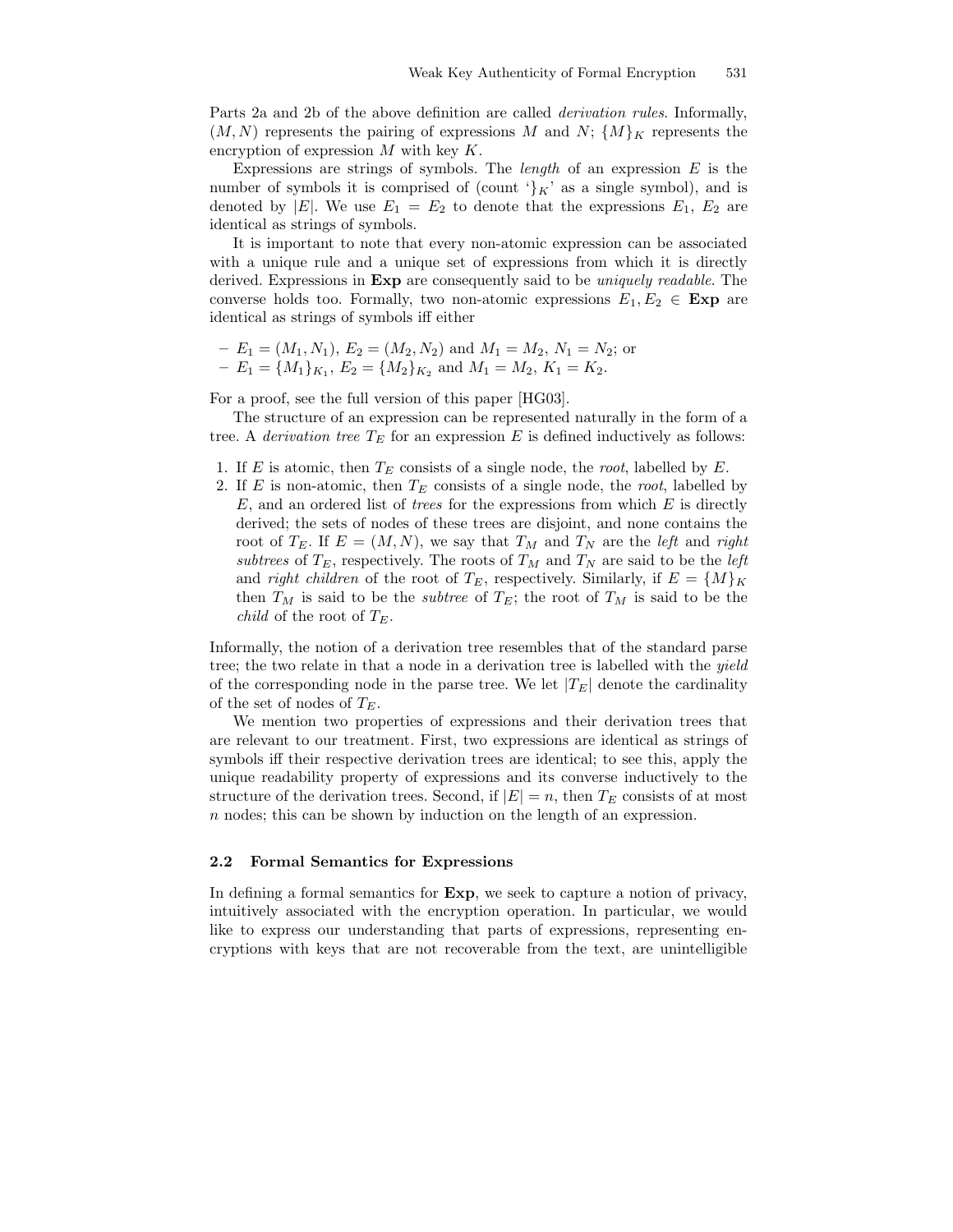(or unreachable) to a viewer. We would also like to capture our understanding that expressions, differing only in their unintelligible parts, "look the same" to a viewer. Just as in [AR02], we do so by mapping each expression to a syntactic counterpart, the pattern, which mirrors only its reachable parts. We then define equivalence of expressions in terms of their respective patterns. We state our definitions in terms of functions on derivation trees of expressions and patterns, rather than in the form of procedures on expressions and patterns, as is done in [AR02].

Let  $T_E$  be the derivation tree of an expression E, let V be its node set and  $r \in V$  its root. A set  $U \subseteq V$  is said to *contain the reachable nodes* of  $T_E$  if:

- 1.  $r \in U$ .
- 2. For all  $u \in U$ ,
	- (a) if u is labelled with an expression of the form  $(M, N)$ , then both the children of u in  $T_E$  (labelled M and N) are in U.
	- (b) if u is labelled with an expression of the form  $\{M\}_K$ , and there exists a  $u' \in U$  labelled K, then the child of u in  $T_E$  (labelled M) is in U.

For  $E \in \text{Exp}$  of length n,  $T_E$  consists of at most n nodes, of which there are at most  $2^n$  subsets. It follows that the number of sets containing the set of reachable nodes of  $T_E$  is finite. Let R be the intersection of all those sets. It is easy to show that R itself contains the set of reachable nodes of  $T_E$ ; it is minimal in the sense that it is contained in all such sets. We call  $R$  the set of reachable nodes of  $T_E$ . Informally, reachable nodes correspond to parts of an expression that should be intelligible to a viewer.

Let  $T_E$  be a derivation tree with a root r and a set of reachable nodes R. The graph induced by  $T_E$  on R must be a tree rooted at r, and not a forest (otherwise, let  $R'$  be the set of nodes in the connected component that contains r;  $R'$  is a set that contains the set of reachable nodes in  $T_E$ , contradicting the minimality of R). We call this tree the *tree of reachable nodes*, and use  $T_E^R$  to denote it.

The definition of a pattern extends that of an expression with the addition of an atomic symbol,  $\Box$ . Informally,  $\Box$  will appear in parts of a pattern that correspond to unintelligible parts of the associated expression.

Let **Pat** be the set of *patterns*, defined inductively as follows:

- 1. bits, keys and the symbol  $\Box$  are *(atomic) patterns*.
- 2. (a) If M and N are patterns, then  $(M, N)$  is a *(non-atomic)* pattern.
- (b) If M is a pattern and K is a key, then  $\{M\}_K$  is a *(non-atomic) pattern*.

As with expressions, we associate a pattern  $P$  with a derivation tree  $T_P$ . Two patterns are identical as strings of symbols iff their respective derivation trees are identical.

To map expressions to patterns via their respective derivation trees, we will need an appropriate notion of tree isomorphism. Let  $T_1$ ,  $T_2$  be finite, rooted, ordered trees with node sets  $V_1$ ,  $V_2$  and roots  $r_1 \in V_1$ ,  $r_2 \in V_2$ , respectively.  $T_1$ ,  $T_2$  are said to be *isomorphic as rooted, ordered trees* if there exists a bijection  $\varphi: V_1 \to V_2$  such that: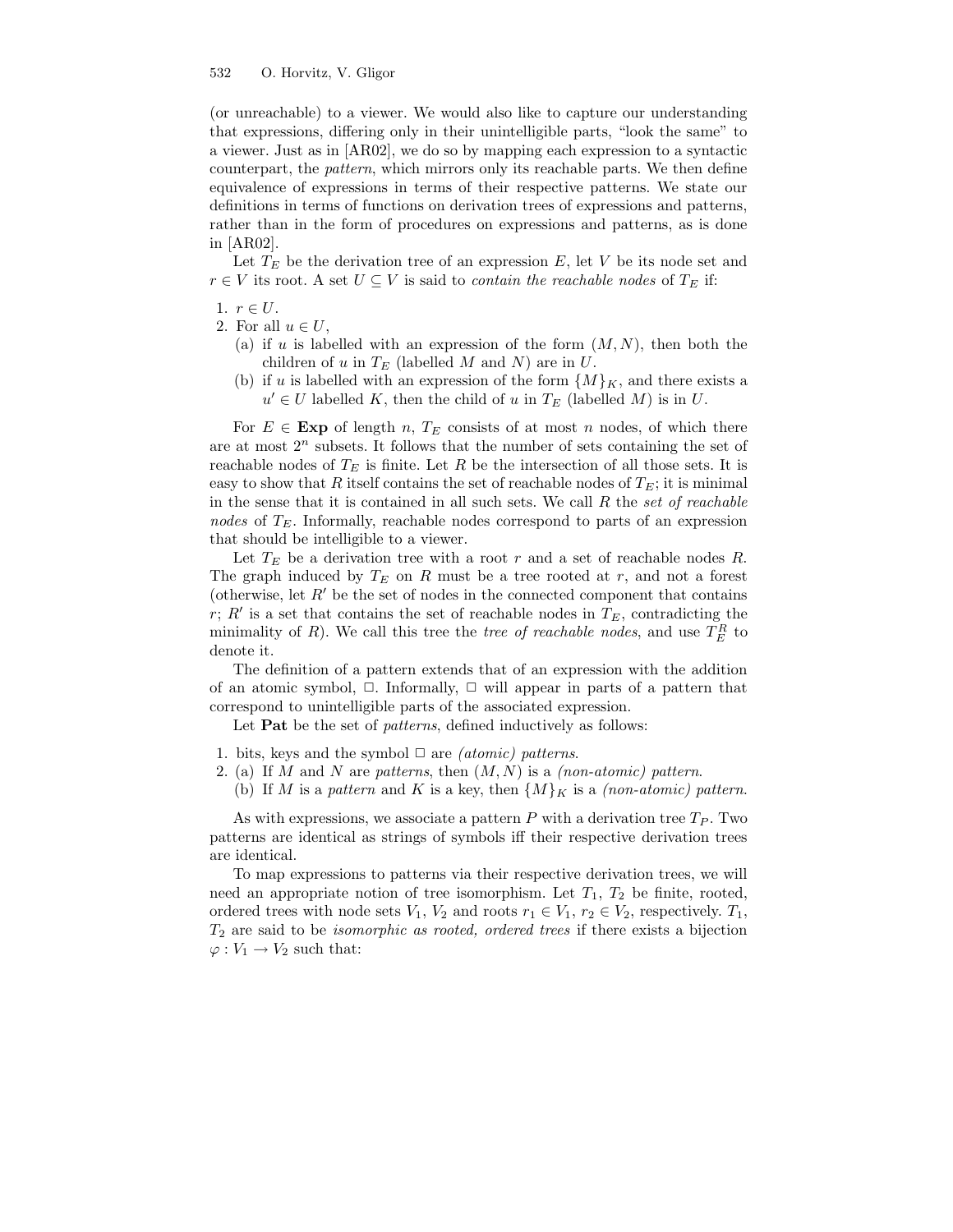- 1.  $\varphi(r_1) = r_2$ .
- 2. For all  $v \in V_1, (u_1, \ldots, u_k)$  are the children of v in  $T_1$  iff  $(\varphi(u_1), \ldots, \varphi(u_k))$ are the children of  $\varphi(v)$  in  $T_2$ .

 $\varphi$  is said to be an *isomorphism* of  $T_1$ ,  $T_2$  as rooted, ordered trees.

Let  $T_E$  be the derivation tree of an expression E,  $V_E$  its node set,  $R \subseteq V_E$ its set of reachable nodes. Let  $T_P$  be the derivation tree of a pattern P,  $V_P$  its node set. We say that expression E has a pattern P if there exists a  $\varphi: R \to V_P$ such that:

- 1.  $\varphi$  is an isomorphism of  $T_E^R$ ,  $T_P$  as rooted, ordered trees.
- 2. For all  $v \in R$ ,
	- (a) if v is labelled with a bit, then  $\varphi(v)$  is labelled with an identical bit.
	- (b) if v is labelled with a key, then  $\varphi(v)$  is labelled with an identical key.
	- (c) if v is labelled  $(M, N)$ , then  $\varphi(v)$  is labelled  $(M', N')$ .
	- (d) if v is labelled  $\{M\}_K$  and there exists a  $u \in R$  labelled K, then  $\varphi(v)$  is labelled  $\{M'\}_K$ .
	- (e) if v is labelled  $\{M\}_K$  and there does not exist a  $u \in R$  labelled K, then  $\varphi(v)$  is labelled  $\Box$ .

The corresponding definition of [AR02] amounts to a walk of  $T_E^R$  and  $T_P$  that enforces the above constraints.

We note that the pattern  $P$  associated with each expression  $E$  is unique. To see this, notice that the uniqueness of  $T_E$  implies a unique set of reachable nodes R, which implies a unique  $T_E^R$ , which is mapped to a unique  $T_P$ , which, in turn, guarantees a unique  $P$ . The converse is not true, however; every pattern has infinitely many expressions that are mapped to it.

We proceed with the notion of expression equivalence. Informally, we require that the derivation trees of patterns corresponding to equivalent expressions be isomorphic up to key renaming. For  $i \in \{1, 2\}$ , let  $P_i$  be the pattern of expression  $E_i$ , with a derivation tree  $T_{P_i}$  over  $V_{P_i}$ . We say that  $E_1$  is *equivalent* to  $E_2$ , and write  $E_1 \cong E_2$ , iff there exists a  $\varphi : V_{P_1} \to V_{P_2}$  and a permutation  $\sigma$  on **Keys** such that:

- 1.  $\varphi$  is an isomorphism of  $T_{P_1}$ ,  $T_{P_2}$  as rooted, ordered trees.
- 2. For all  $v \in V_{P_1}$ ,
	- (a) if v is labelled with a bit, then  $\varphi(v)$  is labelled with an identical bit.
	- (b) if v is labelled K, then  $\varphi(v)$  is labelled with  $\sigma(K)$ .
	- (c) if v is labelled  $(M, N)$ , then  $\varphi(v)$  is labelled  $(M', N')$ .
	- (d) if v is labelled  $\{M\}_K$ , then  $\varphi(v)$  is labelled  $\{M'\}_{\sigma(K)}$ .
	- (e) if v is labelled  $\Box$ , then  $\varphi(v)$  is labelled  $\Box$ .

Composing the above definitions, we obtain the following property of the equivalence relation.

**Theorem 2.1.** For  $i \in \{1,2\}$ , let  $E_i$  be an expression with a derivation tree  $T_{E_i}$ , a set of reachable nodes  $R_{E_i}$  and an induced tree of reachable nodes  $T_{E_i}^R$ . Then  $E_1 \cong E_2$  iff there exist  $a \varphi : R_{E_1} \to R_{E_2}$  and a permutation  $\sigma$  on  $\mathbf{Keys}$ such that: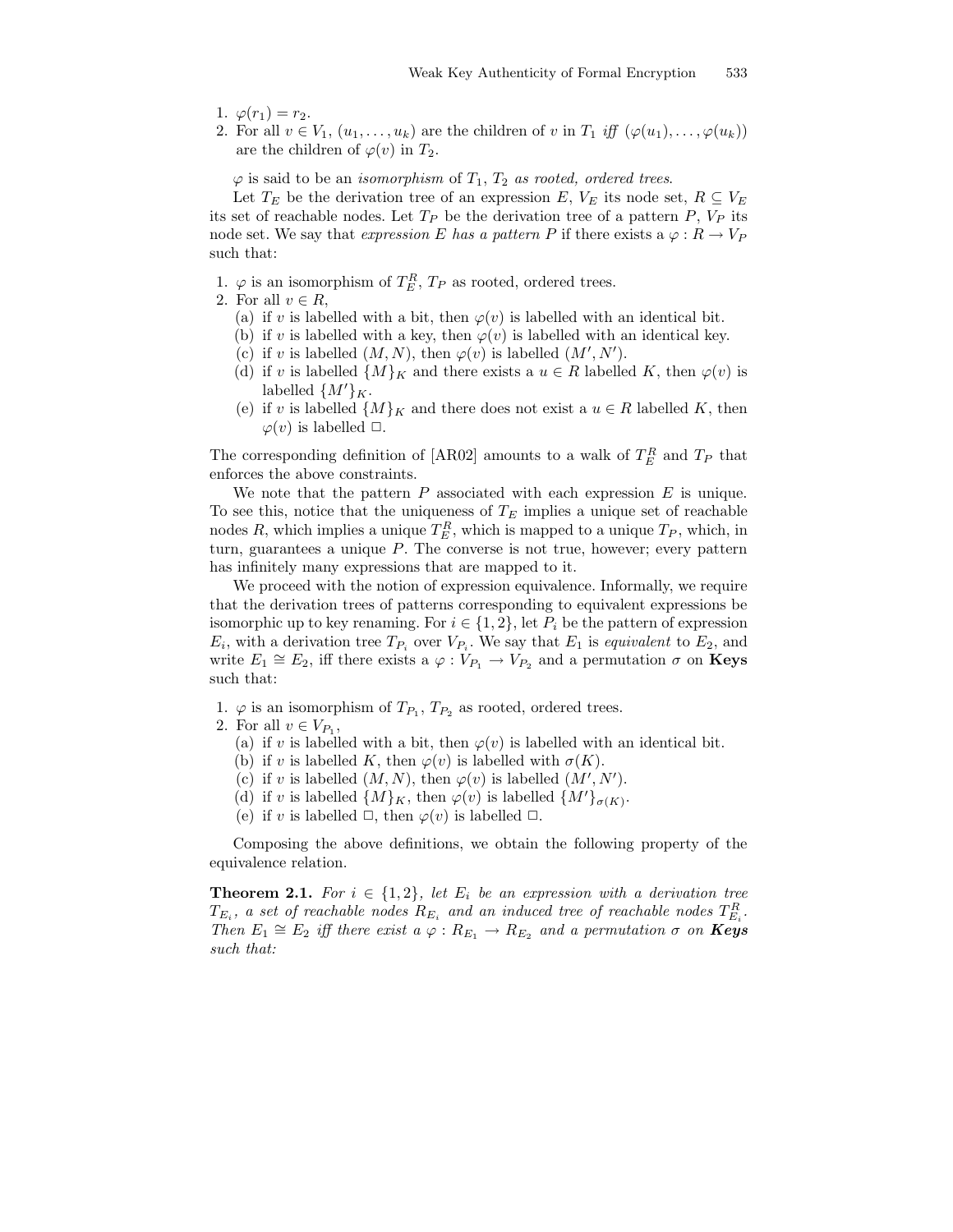- 1.  $\varphi$  is an isomorphism of  $T_{E_1}^R$ ,  $T_{E_2}^R$  as rooted, ordered trees.
- 2. For all  $v \in R_{E_1}$ ,
	- (a) if v is labelled with a bit, then  $\varphi(v)$  is labelled with an identical bit.
	- (b) if v is labelled K, then  $\varphi(v)$  is labelled with  $\sigma(K)$ .
	- (c) if v is labelled  $(M, N)$ , then  $\varphi(v)$  is labelled  $(M', N')$ .
	- (d) if v is labelled  $\{M\}_K$  and there exists a  $u \in R_{E_1}$  labelled K, then  $\varphi(v)$ is labelled  $\{M'\}_{\sigma(K)}$  and  $\varphi(u)$  is labelled  $\sigma(K)$ .
	- (e) if v is labelled  $\{M\}_K$  and there does not exist a  $u \in R_{E_1}$  labelled K, then  $\varphi(v)$  is labelled  $\{M'\}_{K'}$  and there does not exist a  $u' \in R_{E_2}$  labelled K'.

The proof, mostly technical, appears in the full version of this paper [HG03].

We conclude with a brief discussion of some ramifications of the formal semantics we have seen in this section. We observe that under the above definitions, the encryption operator:

- − "Preserves privacy", as seen in the equivalence  ${0}_K \cong {1}_K$ . Informally, a ciphertext conceals the underlying plaintext.
- "Conceals plaintext repetitions", as seen in the equivalence  $({0}_K, {0}_K)$  ≅  $({0}_K, {1}_K)$ . Informally, an adversary, given two ciphertexts, cannot tell whether their underlying plaintexts are identical or not.
- "Conceals key repetitions", as seen in the equivalence  $({0}_{K_1}, {1}_{K_1}) \cong$  $({0}_{K_7}, {1}_{K_8})$ . Informally, an adversary, given two ciphertexts, cannot tell whether they were generated with the same encryption key or not.
- − "Conceals plaintext length", as seen in the equivalence  $\{0\}_K \cong \{(0, (1, 0))\}_K$ . Informally, the ciphertext conceals the length of the underlying plaintext.

The definitions of semantics can be modified to accommodate relaxations of the above properties. For example, the semantics can be made sensitive to different plaintext lengths, by introducing an atomic pattern symbol  $\Box_n$  for each size  $n$  and modifying the definition of equivalence appropriately. We stress that the results of [AR02] and ours can be modified to tolerate such changes.

#### 2.3 A Fixpoint Characterization of the Set of Reachable Nodes

The set of reachable nodes was defined in the previous section in set-intersection terms. Here, we give an alternative characterization that plays an important role in the proof of our completeness result. We show that for an expression  $E$ , the set of reachable nodes of  $T_E$  is the least fixpoint of an associated operator,  $O_E$ . In addition, we show that this fixpoint can be achieved by an iterative application of the operator, no more than a polynomial (in the size of  $E$ ) number of times. The reader is referred to the full version of this paper [HG03] for a full account.

Let S be a finite set, and let  $2^S$  be the set of all subsets of S. A set  $A \subseteq 2^S$ is said to be a *fixpoint* of  $O: 2^S \to 2^S$  if  $O(A) = A$ ; A is said to be the *least* fixpoint of O, and is denoted lfp(O), if A is a fixpoint of O and for all fixpoints B of  $O, A \subseteq B$ . The *powers* of O are defined as follows:

$$
O^0 = \emptyset
$$
  

$$
O^i = O(O^{i-1}) \qquad \text{for all } i \in \mathbb{N}^+
$$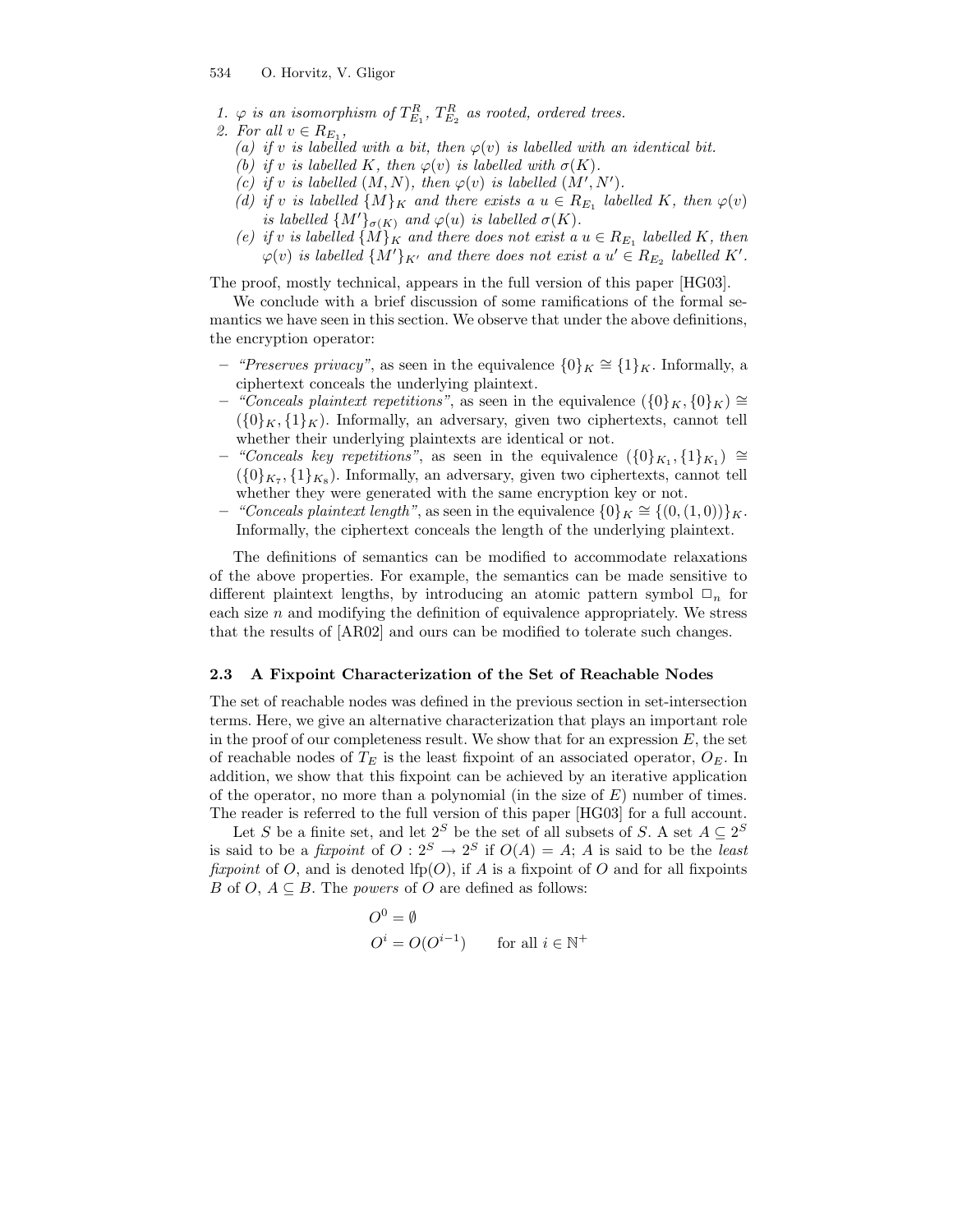$\mathcal{L}$  $\overline{\mathcal{L}}$ 

 $\int$ 

Consider an expression  $E$  with a derivation tree  $T_E$  over a set of nodes  $V_E$ with a root  $r_E \in V_E$ . Let  $O_E: 2^{V_E} \to 2^{V_E}$  be defined as follows:

 $O_E(A) =$  $\sqrt{ }$  $\int$  $\overline{\mathcal{L}}$  $u \in V_E$ **↑**  $\frac{1}{2}$ either: (a)  $u = r_E$ ; or (b)  $\exists v \in A$  labelled  $(M, N)$  with a left child u in  $T_E$  (labelled M); or (c)  $∃v ∈ A$  labelled  $(M, N)$  with a right child u in  $T_E$  (labelled N); or (d)  $\exists v \in A$  labelled  $\{M\}_K$  with a child u in  $T_E$  (labelled M) and  $\exists w \in A$  labelled K.

We prove the following:

Theorem 2.2 (A Fixpoint Characterization of the Set of Reachable **Nodes [HG03]).** Let E be an expression of length n,  $T_E$  its derivation tree over  $V_E$ ,  $R_E \subseteq V_E$  the set of reachable nodes. Then there exists an  $i \in \mathbb{N}$ ,  $0 \leq i \leq n$ , such that for all  $j \geq i$ ,  $O_E^j = \text{lfp}(O_E) = R_E$ .

## 3 Computational Treatment of Symmetric Encryption, Computational Semantics for Expressions

In this section, we describe a computational treatment of symmetric encryption: we define an encryption scheme, discuss a relevant notion of security, and review methods of achieving such a notion under standard assumptions. The discussion is similar to the one in [AR02], and may be skipped without significant damage. We then use a computational encryption scheme to define a semantics for the language of expressions of subsection 2.1, recasting the corresponding definition of [AR02] in terms of the derivation trees of expressions.

#### 3.1 Computational Treatment of Symmetric Encryption

Let  ${0, 1}^*$  denote the set of all finite binary strings and let  $|x|$  denote the length of  $x \in \{0,1\}^*$ .

An encryption scheme  $\Pi = (\mathcal{K}, \mathcal{E}, \mathcal{D})$  with a security parameter  $\eta \in \mathbb{N}$  consists of three polynomial-time algorithms, as follows:

- $-$  K, the key generation algorithm, is a probabilistic algorithm that takes a security parameter  $\eta \in \mathbb{N}$  (provided in unary—denoted by  $1^{\eta}$ ) and returns a  $key \; k \in \{0,1\}^*$ . We write  $k \stackrel{R}{\leftarrow} \mathcal{K}(1^{\eta})$ , thinking of k as being drawn from the probability distribution induced by  $\mathcal{K}(1^n)$  on  $\{0,1\}^*$ . When used as a set, we let  $\mathcal{K}(1^n)$  denote the support of that distribution.
- $-\mathcal{E}$ , the *encryption algorithm*, is a probabilistic algorithm that takes a key  $k \in \mathcal{K}(1^n)$  for some  $\eta \in \mathbb{N}$  and a plaintext  $x \in \{0,1\}^*$  and returns a ciphertext  $c \in \{0,1\}^* \cup \{\perp\}$ . As before, we write  $c \stackrel{R}{\leftarrow} \mathcal{E}_k(x)$ , thinking of c as being drawn from the probability distribution induced by  $\mathcal{E}_k(x)$  on  $\{0,1\}^*$ . When used as a set, we let  $\mathcal{E}_k(x)$  denote the support of that distribution.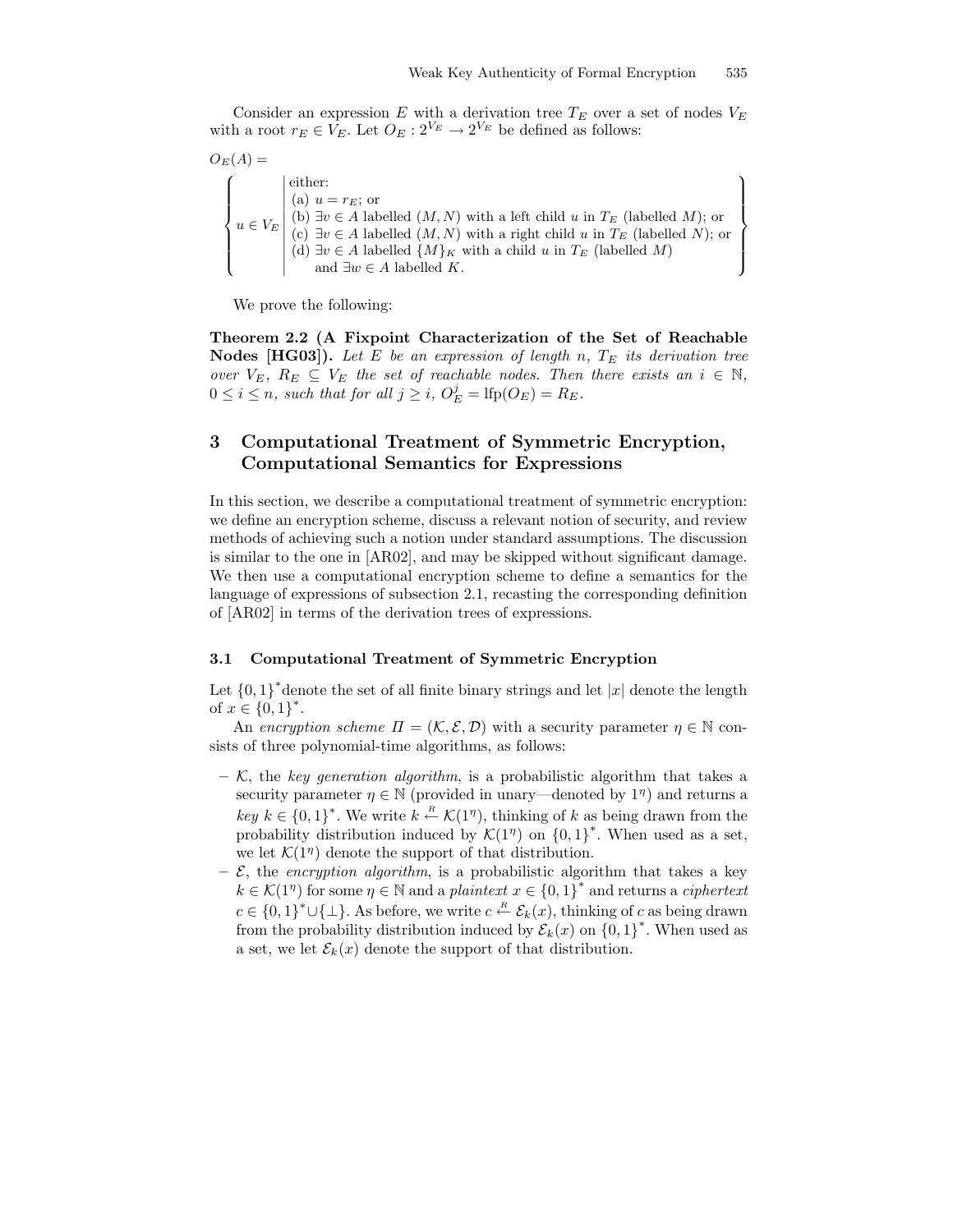It is common for encryption schemes to restrict the set of strings they are willing to encrypt; having the encryption algorithm return  $\perp$  is intended to capture such restrictions. We make two requirements. First, we insist that for a given  $\eta \in \mathbb{N}$ , a plaintext  $x \in \{0,1\}^*$  is either *restricted* or not, that is, for all  $k \in \mathcal{K}(1^n)$ ,  $\mathcal{E}_k(x) = {\perp}$  or for all  $k \in \mathcal{K}(1^n)$ ,  $\mathcal{E}_k(x) \not\supseteq \perp$ . We use Plain $\prod_{n=1}^{\infty}$  to denote the set of unrestricted plaintexts, for any  $\eta \in \mathbb{N}$ . Second, we require that for any  $\eta \in \mathbb{N}$ , if  $x \in \{0,1\}^*$  is not restricted, then all  $x' \in \{0,1\}^*$  of the same length are unrestricted.

In addition, we insist that the length of a ciphertext  $c \in \mathcal{E}_k(x)$  depend only on  $\eta$  and  $|x|$  when  $k \in \mathcal{K}(1^{\eta})$ , for any x and  $\eta$ .

 $-$  D, the *decryption algorithm*, is a deterministic algorithm that takes a key  $k \in \mathcal{K}(1^n)$  for some  $\eta \in \mathbb{N}$  and a ciphertext  $c \in \{0,1\}^*$  and returns some  $x \in \{0,1\}^* \cup \{\perp\}.$  We write  $x \leftarrow \mathcal{D}_k(c)$ .

Having the decryption algorithm output  $\bot$  is intended to reflect a rejection of the given ciphertext.

We require that  $\Pi$  be *correct*; that is, for all  $\eta \in \mathbb{N}$ , for all  $k \in \mathcal{K}(1^{\eta})$  and for all  $x \in \text{Plain}_{\Pi[\eta]}, \mathcal{D}_k(\mathcal{E}_k(x)) = x.$ 

A Notion of Security. We consider a variation of the standard notion of indistinguishability under chosen-plaintext attacks (IND-CPA security, for short) of [GM84,BD97]. Informally, the strengthened version "conceals key repetitions" and "conceals message lengths", as discussed in subsection 2.2. This is necessary for a soundness result (see [AR02] for additional motivation).

Recall that a function  $\epsilon : \mathbb{N} \to \mathbb{R}$  is negligible if for every constant  $c \in \mathbb{N}$  there exists an  $\eta_c$  such that for all  $\eta > \eta_c$ ,  $\epsilon(\eta) \leq \eta^{-c}$ .

Let  $\Pi = (\mathcal{K}, \mathcal{E}, \mathcal{D})$  be an encryption scheme,  $\eta \in \mathbb{N}$  a security parameter and A an adversary with access to two oracles (denoted  $A^{(\cdot),(\cdot)}$ ). Define:

$$
Adv_{\Pi[\eta]}^{0}(A) = Pr[k, k' \stackrel{R}{\leftarrow} \mathcal{K}(1^{\eta}) : A^{\mathcal{E}_{k}(\cdot), \mathcal{E}_{k'}(\cdot)}(1^{\eta}) = 1] - Pr[k \stackrel{R}{\leftarrow} \mathcal{K}(1^{\eta}) : A^{\mathcal{E}_{k}(0), \mathcal{E}_{k}(0)}(1^{\eta}) = 1],
$$

where  $\mathcal{E}_k(\cdot)$  is an oracle that returns  $c \stackrel{R}{\leftarrow} \mathcal{E}_k(m)$  on input m, and  $\mathcal{E}_k(0)$  is an oracle that returns  $c \stackrel{R}{\leftarrow} \mathcal{E}_k(0)$  on input m. We say that  $\Pi$  is Type-0/IND-CPA, Keyrepetition Concealing, Length Concealing secure [AR02] if for every probabilistic, polynomial-time adversary A,  $\text{Adv}_{\Pi[\eta]}^{0}(A)$  is negligible (as a function of  $\eta$ ).

Pseudorandom Function Families and Achieving Type-0 Security. Given a set S, let  $x \stackrel{R}{\leftarrow} S$  denote the sampling of x from S endowed with a uniform distribution.

Let  $\eta \in \mathbb{N}, l, L$  be polynomials, Func<sup> $l(\eta) \to L(\eta)$ </sup> the set of all functions from  ${0,1\}^{l(n)}$  to  ${0,1\}^{L(n)}$ ,  $F \subseteq \text{Func}^{l(n)\to L(n)}$  a family of functions indexed by  ${0,1}^{\eta}$ , and A an adversary with access to an oracle (denoted  $A^{(\cdot)}$ ). Define:

$$
\begin{aligned} \text{Adv}_{F[\eta]}^{\text{prf}}(A) &= \Pr[k \stackrel{R}{\leftarrow} \{0, 1\}^{\eta} : A^{F_k(\cdot)}(1^{\eta}) = 1] \\ &- \Pr[f \stackrel{R}{\leftarrow} \text{Func}^{l(\eta) \to L(\eta)} : A^{f(\cdot)}(1^{\eta}) = 1], \end{aligned}
$$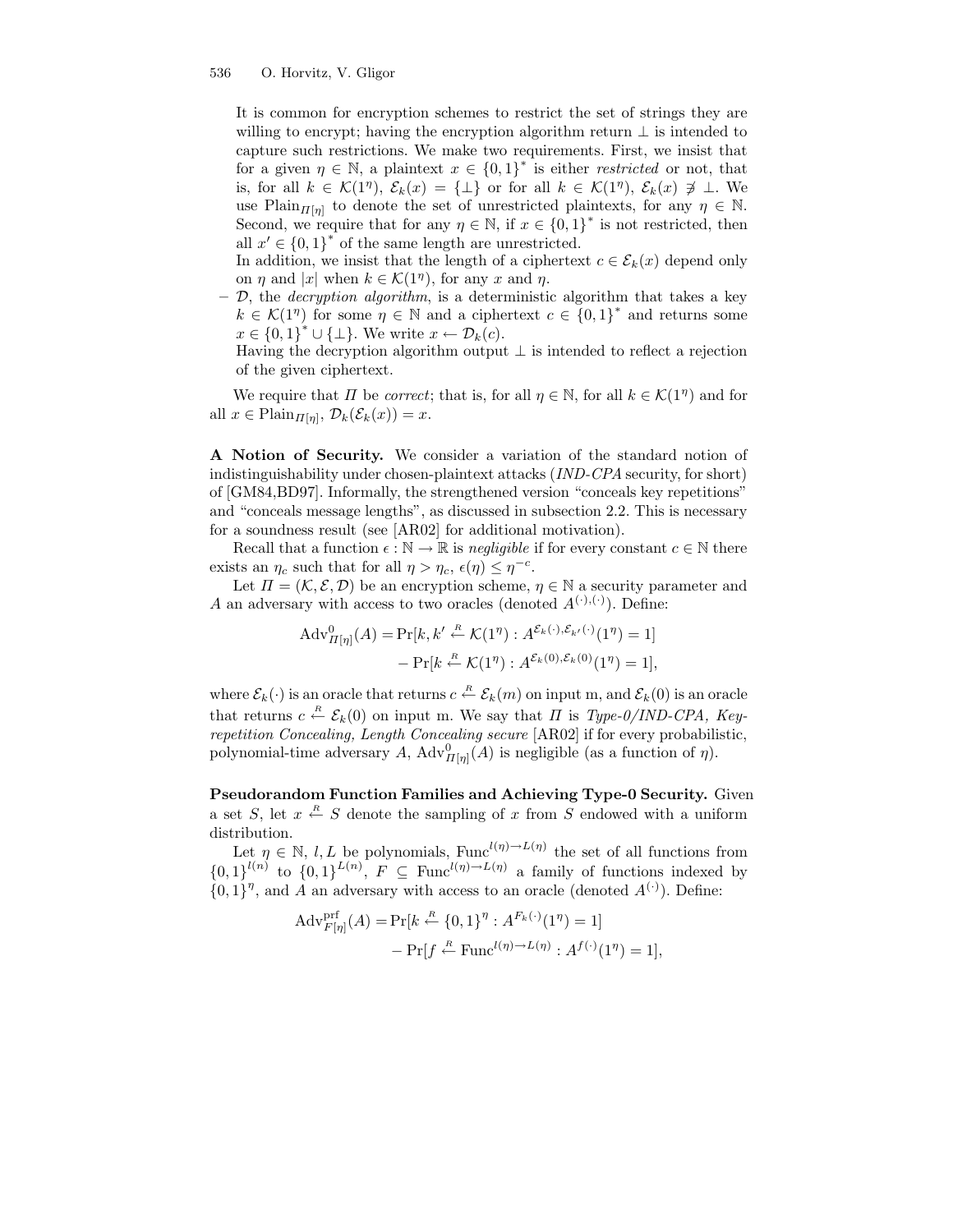where  $F_k(\cdot)$  is an oracle that returns  $F_k(x)$  on input x, and  $f(\cdot)$  is an oracle that returns  $f(x)$  on input x. We say that F is pseudorandom [GG86] if for every probabilistic, polynomial time adversary A,  $\mathrm{Adv}_{F[\eta]}^{\mathrm{prf}}(A)$  is negligible (as a function of  $\eta$ ).

Pseudorandom function families are commonly used in computational cryptography as building blocks for encryption schemes, as in the CBC and CTR modes. In [BD97], it is shown that these modes are IND-CPA secure when using an underlying pseudorandom family of functions. In [AR02], the authors describe how these results extend to achieve Type-0 security. See the mentioned references for more details.

#### 3.2 Computational Semantics for Expressions

In this section, we define a computational semantics for the language of expressions of section 2.1. We first associate an expression with an ensemble of distributions over  $\{0,1\}^*$ , resulting each from the "instantiation" of the expression with a concrete computational encryption scheme with a particular security parameter. We then define expression indistinguishability in terms of the indistinguishability of associated ensembles.

Let E be an expression,  $T_E$  its derivation tree over  $V_E$ , Keys<sub>E</sub> the set of key symbols appearing in  $E$  (that is, atomic keys and keys from derivations of the form  $\{\cdot\}_K$ ). Let  $\Pi = (\mathcal{K}, \mathcal{E}, \mathcal{D})$  be an encryption scheme with a security parameter  $\eta \in \mathbb{N}$ . For  $x_1, \ldots, x_k \in \{0,1\}^*$  and a tag t from some finite, fixed set of tags, let  $\langle x_1, \ldots, x_k, t \rangle$  denote an (arbitrary, fixed, unambiguous, polynomial-time) encoding of  $x_1, \ldots, x_k, t$  as a string over  $\{0,1\}^*$ . Define the following procedure:

## $\mathrm{Sample}_{\Pi[\eta]}(\mathrm{E})$

- 1. For each  $K \in \text{Keys}_E$ , let  $\tau(K) \stackrel{R}{\leftarrow} \mathcal{K}(1^{\eta})$ .
- 2. Assign a *sampling label* to each  $v \in V_E$ , inductively, as follows:
	- (a) If v is labelled with a bit b, let its sampling label be  $\langle b, \text{``bit''}\rangle$ .
	- (b) If v is labelled with a key K, let its sampling label be  $\langle \tau(K), "key"\rangle$ .
	- (c) If v ia labelled  $(M, N)$ , its left child in  $T_E$  has a sampling label m and its right child in  $T_E$  has a sampling label n, then let the sampling label of v be  $\langle m, n, "pair" \rangle$  if  $m, n \neq \bot, \bot$  otherwise.
	- (d) If v is labelled  $\{M\}_K$  and its child in  $T_E$  has a sampling label m, then let the sampling label of v be  $\langle \mathcal{E}_{\tau(K)}(m), "ciphertext"\rangle$  if  $m \neq \perp, \perp$ otherwise.
- 3. Output the sampling label of the root of  $T_E$ .

Let  $[[E]]_{\Pi(\eta)}$  denote the probability distribution induced by  $\text{Sample}_{\Pi[\eta]}(E)$  on  ${0,1}^* \cup \perp$ ; let  $[[E]]_T$  denote the ensemble  ${[[E]]_{T(\eta)}}_{\eta \in \mathbb{N}}$ .

We write  $x \stackrel{R}{\leftarrow} D$  to indicate that x is sampled from a distribution D. To make our forthcoming definitions robust, we require that  $\Pi$  is such that for every expression E, there exists an  $\eta_E \in \mathbb{N}$  such that for all  $\eta \geq \eta_E$  and  $e \stackrel{R}{\leftarrow} [E]_{\Pi(\eta)}$ ,  $e \in \text{Plain}_{\Pi[\eta]}.$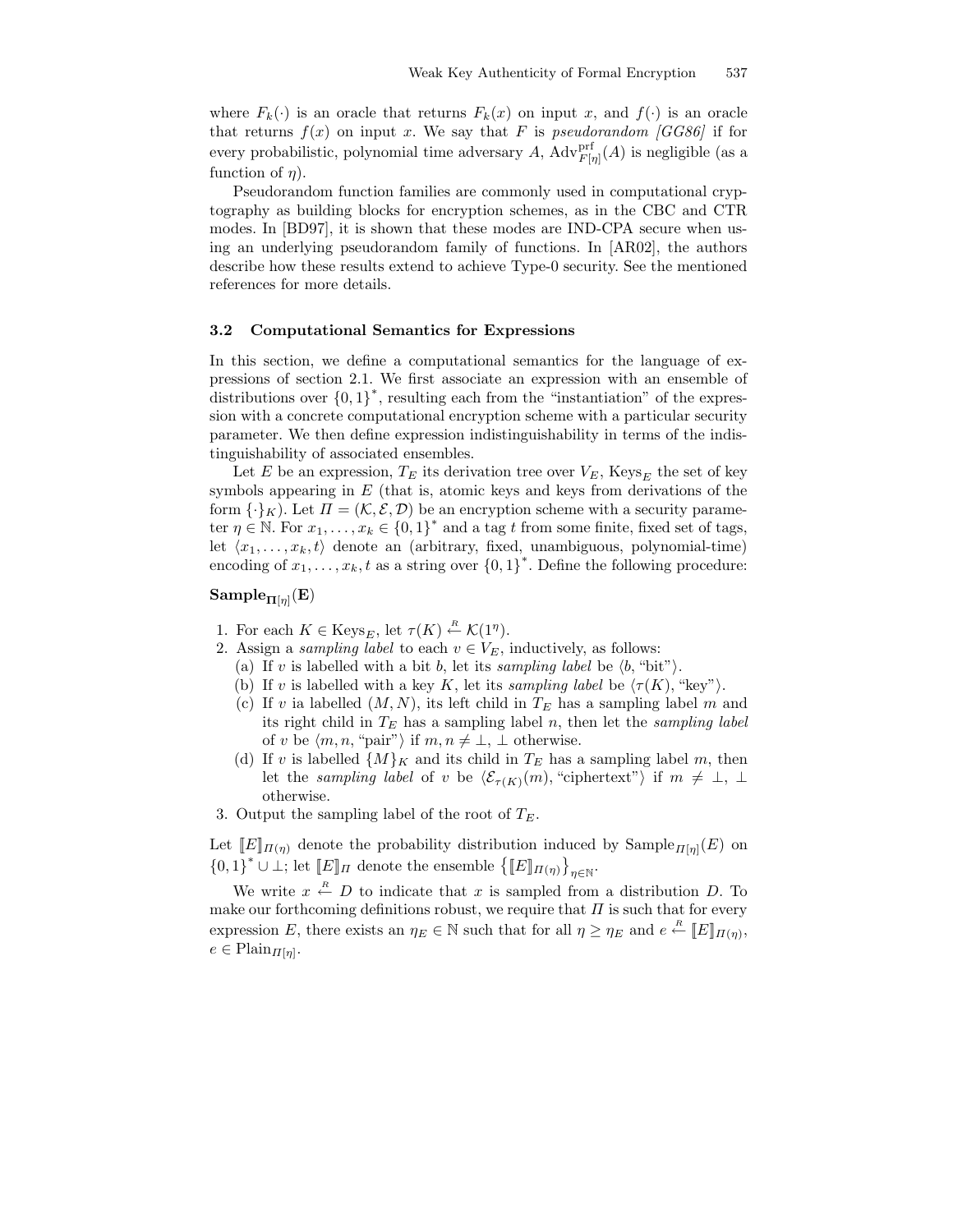For  $i \in \{1, 2\}$ , let  $D_i = \{D_i(\eta)\}_{\eta \in \mathbb{N}}$  be probability distribution ensembles, A an algorithm. Define:

$$
\begin{aligned} \text{Adv}_{D_1(\eta), D_2(\eta)}^{\text{ind}}(A) &= \Pr[x \stackrel{R}{\leftarrow} D_1(\eta) : A(1^\eta, x) = 1] \\ &- \Pr[x \stackrel{R}{\leftarrow} D_2(\eta) : A(1^\eta, x) = 1]. \end{aligned}
$$

We say that  $D_1, D_2$  are *indistinguishable*, and write  $D_1 \approx D_2$ , if for every probabilistic, polynomial time algorithm A,  $\mathrm{Adv}_{D_1(\eta),D_2(\eta)}^{ind}(A)$  is negligible (as a function of  $\eta$ ).

Let  $E_1, E_2$  be expressions. We say that  $E_1, E_2$  are *indistinguishable*, and write  $E_1 \stackrel{\pi}{\approx} E_2$ , iff  $[[E_1]]_{\Pi} \approx [[E_2]]_{\Pi}$ .

# 4 Weak Key-Authenticity Tests for Expressions, Semantic Completeness

The soundness result of Abadi and Rogaway states that for acyclic expressions<sup>3</sup>  $E_1, E_2$  and a Type-0 encryption scheme  $\Pi, E_1 \cong E_2$  implies  $E_1 \stackrel{\pi}{\approx} E_2$ . Here, we give a necessary and sufficient condition for completeness, tightly characterizing this aspect of the exposition. For any two acyclic expressions, the condition involves the admittance of an efficient test that distinguishes a ciphertext and the key it was encrypted with, from a ciphertext and some random key, with a noticeable probability, when the plaintexts are drawn from the ensembles associated with those expressions. Formally:

Definition 4.1 (Weak Key-Authenticity Test for Expressions). Let  $\Pi =$  $(\mathcal{K}, \mathcal{E}, \mathcal{D})$  be an encryption scheme with a security parameter  $\eta \in \mathbb{N}$ , let  $E_1, E_2$ be acyclic expressions, A an algorithm. Define:

Adv<sub>H[\eta], E\_1, E\_2</sub><sup>Wka-exp</sup>  
= Pr[e 
$$
\stackrel{R}{\leftarrow}
$$
 [E\_1] $\pi(\eta)$ ;  $k \stackrel{R}{\leftarrow}$  K(1 <sup>$\eta$</sup> );  $c \stackrel{R}{\leftarrow}$  E<sub>k</sub>(e) :  $A(1^{\eta}, c, k) = 1$ ]  
- Pr[e  $\stackrel{R}{\leftarrow}$  [E\_2] $\pi(\eta)$ ;  $k, k' \stackrel{R}{\leftarrow}$  K(1 <sup>$\eta$</sup> );  $c \stackrel{R}{\leftarrow}$  E<sub>k</sub>(e) :  $A(1^{\eta}, c, k') = 1$ ].

We say that  $\Pi$  admits a weak key-authenticity test for  $E_1, E_2$  (WKA-EXP- $(E_1, E_2)$  test, for short), if there exists a probabilistic, polynomial-time algorithm A such that  $\text{Adv}_{\Pi[\eta],E_1,E_2}^{\text{wka-exp}}(A)$  is non-negligible (as a function of  $\eta$ ).

We say that  $\Pi$  admits weak key-authenticity tests for expressions (WKA-EXP tests, for short), if for all acyclic expressions  $E_1$  and  $E_2$ ,  $\Pi$  admits a weak key-authenticity test for  $E_1, E_2$ .

Our main result is the following:

<sup>3</sup> Expressions that do not contain "encryption cycles"; see [AR02] for a formal definition.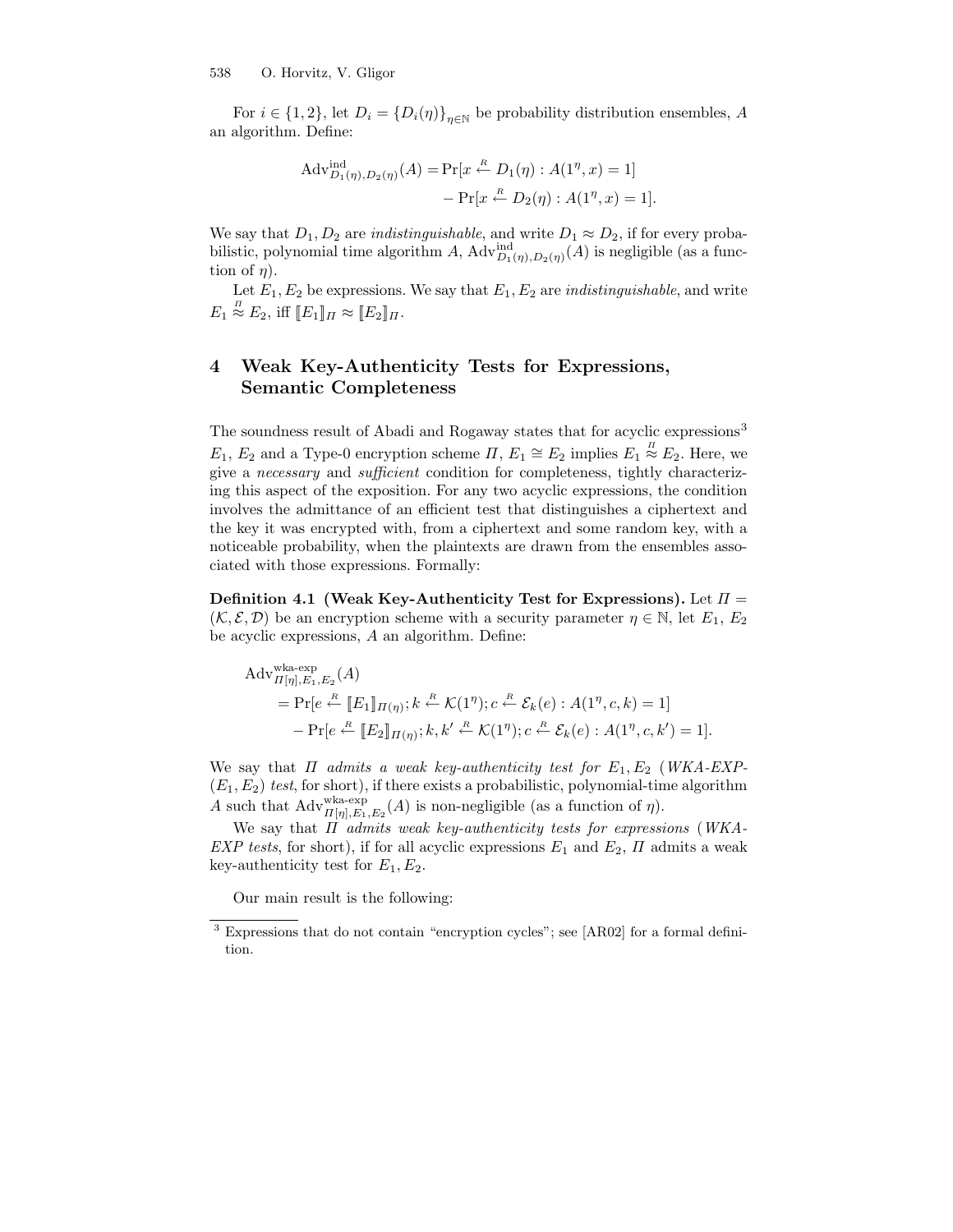Theorem 4.2 (The admittance of WKA-EXP tests is necessary and sufficient for completeness). Let  $\Pi = (\mathcal{K}, \mathcal{E}, \mathcal{D})$  be an encryption scheme. Then for all acyclic expressions  $E_1$  and  $E_2$ ,  $E_1 \stackrel{\pi}{\approx} E_2$  implies  $E_1 \cong E_2$  iff  $\Pi$ admits weak key-authenticity tests for expressions.

We begin by proving the necessity part. Let  $E_1, E_2$  be two acyclic expressions. Consider the expressions  $M_1 = (\{E_1\}_K, K), M_2 = (\{E_2\}_K, K')$  (without loss of generality, assume K does not occur in  $E_1, E_2$ ).  $M_1 \ncong M_2$ , so by the completeness assumption  $M_1 \overset{\pi}{\not\sim} M_2$ . Let B be such that  $\text{Adv}_{[M_1]_{\Pi(\eta)},[M_2]_{\Pi(\eta)}}^{\text{ind}}(B)$ is non-negligible. We use B to construct a WKA-EXP- $(E_1, E_2)$  test A for  $\Pi$ . Define:  $A(1^n, c, k) \stackrel{\text{def}}{=} B(1^n, \langle\langle c, \text{``ciphertext''}\rangle, \langle k, \text{``key''}\rangle, \text{``pair''}\rangle).$  Now:

Adv<sub>*II*[*η*], *E*<sub>1</sub>, *E*<sub>2</sub></sub>(*A*)  
\n= Pr[*e*<sup>*Æ*</sup> [*E*<sub>1</sub>]*π*(*η*); *k*<sup>*Æ*</sup> 
$$
K(1^{\eta})
$$
; *c*<sup>*Æ*</sup>  $\mathcal{E}_k(e)$  :  $A(1^{\eta}, c, k) = 1$ ]  
\n- Pr[*e*<sup>*Æ*</sup> [*E*<sub>2</sub>]*π*(*η*); *k*, *k'*<sup>*Æ*</sup>  $K(1^{\eta})$ ; *c*<sup>*Æ*</sup>  $\mathcal{E}_k(e)$  :  $A(1^{\eta}, c, k') = 1$ ]  
\n= Pr[*e*<sup>*Æ*</sup> [*E*<sub>1</sub>]*π*(*η*);  
\n= Pr[*k*<sup>*Æ*</sup>  $\mathcal{E}_k(e)$   
\n
$$
c \stackrel{\mathcal{E}}{=} \mathcal{E}_k(e)
$$
  
\n- Pr[*k*, *k'*<sup>*Æ*</sup>  $\mathcal{E}_k(1^{\eta})$ ; : *B* (1 <sup>$\eta$</sup> ,  $\langle \langle c, \text{``ciphertext''} \rangle$ ),  
\n- Pr[*k*, *k'*<sup>*Æ*</sup>  $\mathcal{E}_k(1^{\eta})$ ; : *B* (1 <sup>$\eta$</sup> ,  $\langle \langle c, \text{``ciphertext''} \rangle$ ),  
\n- Pr[*e*<sup>*Æ*</sup> [(*E*<sub>2</sub>]*π*(*η*); : *B* (1 <sup>$\eta$</sup> ,  $\langle \langle c, \text{``ciphertext''} \rangle$ ),  
\n- Pr[*e*<sup>*Æ*</sup> [(*{E*<sub>2</sub>]*κ*, *K*')]*π*(*η*) : <

where the second equality is due to the definition of A, and the third due to the definition of Sample<sub> $\Pi[\eta]$ </sub>. It follows that A is a weak key-authenticity test for  $E_1, E_2$ , as required. This completes the necessity part of the proof.

Next, we sketch the sufficiency part; a complete proof appears in [HG03]. Assume  $E_1 \not\cong E_2$ . To show that  $[[E_1]]_{\Pi(\eta)} \not\approx [[E_2]]_{\Pi(\eta)}$ , we consider an algorithm that simultaneously parses its input e, a sample from either  $[[E_1]]_{\Pi(\eta)}$  or  $[[E_2]]_{\Pi(\eta)}$ , and expressions  $E_1, E_2$ , attempting to construct  $\varphi$ ,  $\sigma$  that bear witness to the equivalence of the expressions. By the assumption, this attempt is bound to fail. We show that upon failure, the algorithm has enough parsed information to predict the origin of the sample with a non-negligible probability of success. In some cases, the prediction depends on an application of a weak key-authenticity test for (particular, fixed) expressions to the amassed information.

Specifically, the algorithm computes the powers of the operator  $O_{E_1,E_2,e}$ , defined in Fig. 1 (where  $S = V_{E_1} \times V_{E_2} \times \{0,1\}^*$ ), as long as they satisfy the predicate TEST, also of Fig. 1. Let  $i \in \mathbb{N}$ . Let  $V_{E_1}^i = \{v_1 | (v_1, \cdot, \cdot) \in O_{E_1, E_2, e}^i\}$ ,  $V_{E_2}^i = \{v_2 | (\cdot, v_2, \cdot) \in O_{E_1, E_2, e}^i\}$ . Let  $j \in \{1, 2\}$ . Let  $T_{E_j}^{V_{E_j}^i}$  denote the subtree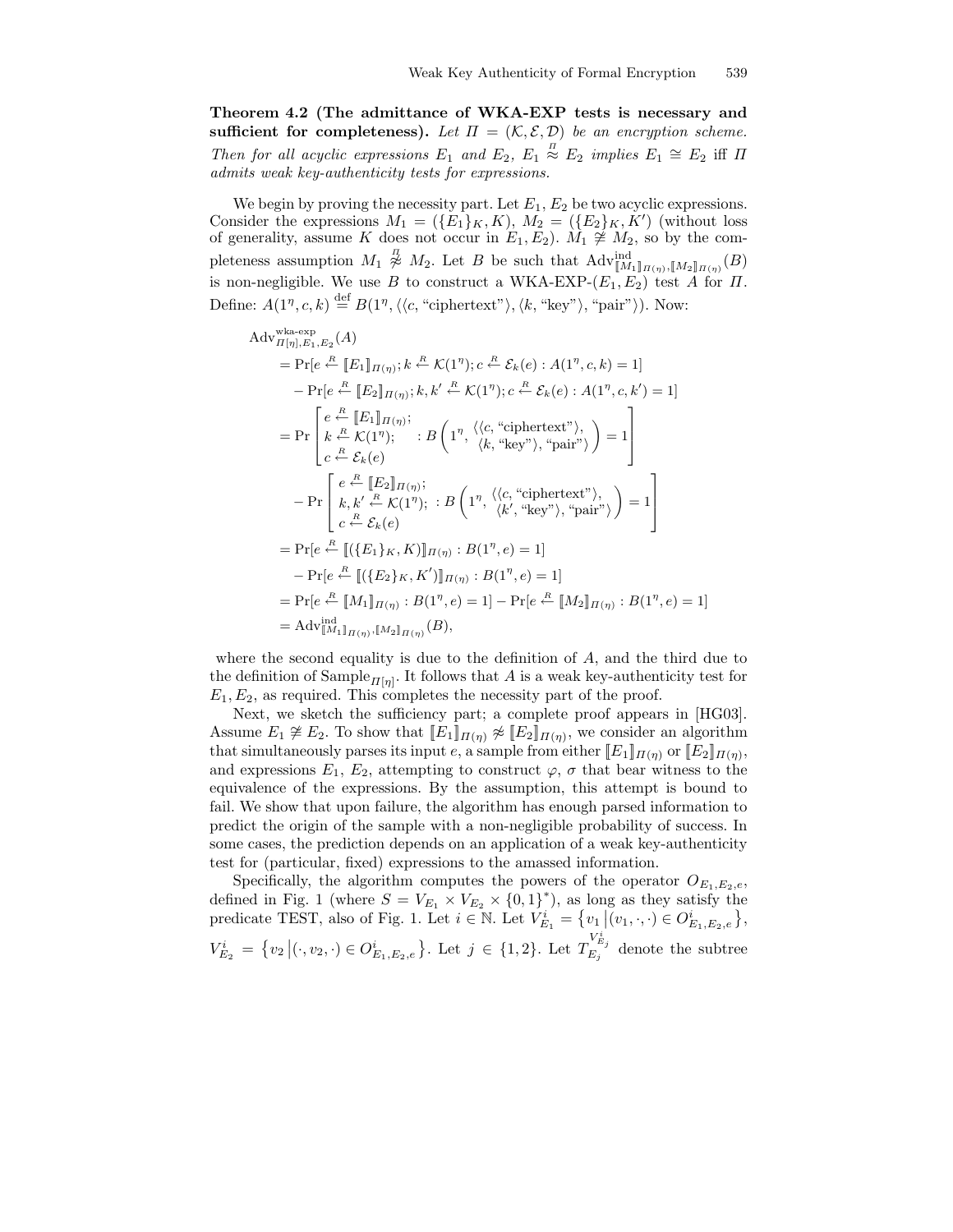$$
O_{E_1,E_2,e}(A) =
$$
\n
$$
\begin{pmatrix}\n\text{either:} \\
\text{(a) } u_1 = r_{E_1}, u_2 = r_{E_2}, y = e; \text{ or} \\
\text{(b) } \exists (v_1, v_2, x) \in A \text{ such that:} \\
v_1 \text{ is labelled } (M, N) \text{ and has a left child } u_1 \text{ in } T_{E_1}, \\
v_2 \text{ is labelled } (M', N') \text{ and has a left child } u_2 \text{ in } T_{E_2} \\
\text{ and } x \text{ is of the form } \langle y, z, \text{ "pair"} \rangle; \text{ or} \\
\text{(c) } \exists (v_1, v_2, x) \in A \text{ such that:} \\
v_1 \text{ is labelled } (M, N) \text{ and has a right child } u_1 \text{ in } T_{E_1}, \\
v_2 \text{ is labelled } (M', N') \text{ and has a right child } u_2 \text{ in } T_{E_2} \\
\in S \qquad \text{and } x \text{ is of the form } \langle y, z, \text{ "pair"} \rangle; \text{ or} \\
\text{(d) } \exists (v_1, v_2, x) \in A \text{ and } \exists (w_1, w_2, z) \in A \text{ such that:} \\
v_1 \text{ is labelled } \{M\}_K \text{ and has a child } u_1 \text{ in } T_{E_1}, \\
v_2 \text{ is labelled } \{M'\}_K \text{ and has a child } u_2 \text{ in } T_{E_2}, \\
x \text{ is of the form } \langle c, \text{ "ciphertext"} \rangle, \\
w_1 \text{ is labelled } K, \\
w_2 \text{ is labelled } K', \\
z \text{ is of the form } \langle k, \text{ "key"} \rangle \\
\text{ and } y = \mathcal{D}_k(c).\n\end{pmatrix}
$$

 $\mathcal{L}$ 

 $\begin{picture}(20,20) \put(0,0){\line(1,0){10}} \put(10,0){\line(1,0){10}} \put(10,0){\line(1,0){10}} \put(10,0){\line(1,0){10}} \put(10,0){\line(1,0){10}} \put(10,0){\line(1,0){10}} \put(10,0){\line(1,0){10}} \put(10,0){\line(1,0){10}} \put(10,0){\line(1,0){10}} \put(10,0){\line(1,0){10}} \put(10,0){\line(1,0){10}} \put(10,0){\line(1$ 

 $TEST(A) =$ 

```
\n
$$
\begin{cases}\n \text{true} & \text{if for all } (v_1, v_2, x) \in A \text{, either:} \\
 \text{(a) } v_1 \text{ is labelled with } b \in \text{Bits and } v_2 \text{ is labelled } b \text{; or} \\
 \text{(b) } v_1 \text{ is labelled } K \text{, } v_2 \text{ is labelled } K' \text{ and for all } (u_1, u_2, y) \in A \text{,} \\
 u_1 \text{ is labelled } K \text{ iff } u_2 \text{ is labelled } K'; \text{ or} \\
 \text{(c) } v_1 \text{ is labelled } (M, N) \text{ and } v_2 \text{ is labelled } (M', N') \text{; or} \\
 \text{(d) } v_1 \text{ is labelled } \{M\}_{K}, v_2 \text{ is labelled } \{M'\}_{K'} \text{ and for all} \\
 u_1, u_2, y) \in A \text{, } u_1 \text{ is labelled } K \text{ iff } u_2 \text{ is labelled } K'.\n \end{cases}
$$
\n
$$
\text{false} \quad \text{otherwise.}
$$

```

**Fig. 1.** Definitions of  $O_{E_1,E_2,e}: 2^S \rightarrow 2^S$ , TEST :  $2^S \rightarrow \{\text{true}, \text{false}\}\$ .

induced by  $V_{E_j}^i$  on  $T_{E_j}$ . Let  $O_{E_j}$  be the operator from the fixpoint characterizations of the set of reachable nodes of  $T_{E_j}$  (see Theorem 2.2). We show that as long as  $TEST(O_{E_1,E_2,e}^i)$  holds,

 $-V_{E_1}^{i+1} = O_{E_1}^{i+1}$  and  $V_{E_2}^{i+1} = O_{E_2}^{i+1}$ ; – there exist  $\varphi$ ,  $\sigma$  consistent with the requirements of Theorem 2.1 when restricted to  $T_{E_1}^{V_{E_1}^i}$ ,  $T_{E_2}^{V_{E_2}^i}$ ,  $V_{E_1}^i$ , and  $V_{E_2}^i$  (instead of  $T_{E_1}^R$ ,  $T_{E_2}^R$ ,  $R_{E_1}$ , and  $R_{E_2}$ ).

If TEST does not fail by the max( $|E_1|$ ,  $|E_2|$ )'s power of  $O_{E_1,E_2,e}, V_{E_1}, V_{E_2}$ achieve the sets of reachable nodes of  $T_{E_1}$ ,  $T_{E_2}$ , respectively, by the first point above, and so  $E_1 \cong E_2$  by the second point, contradicting our assumption. We conclude that TEST must fail on some lower power of  $O_{E_1,E_2,e}$ ; let  $i^* \in \mathbb{N}$  be the lowest such power.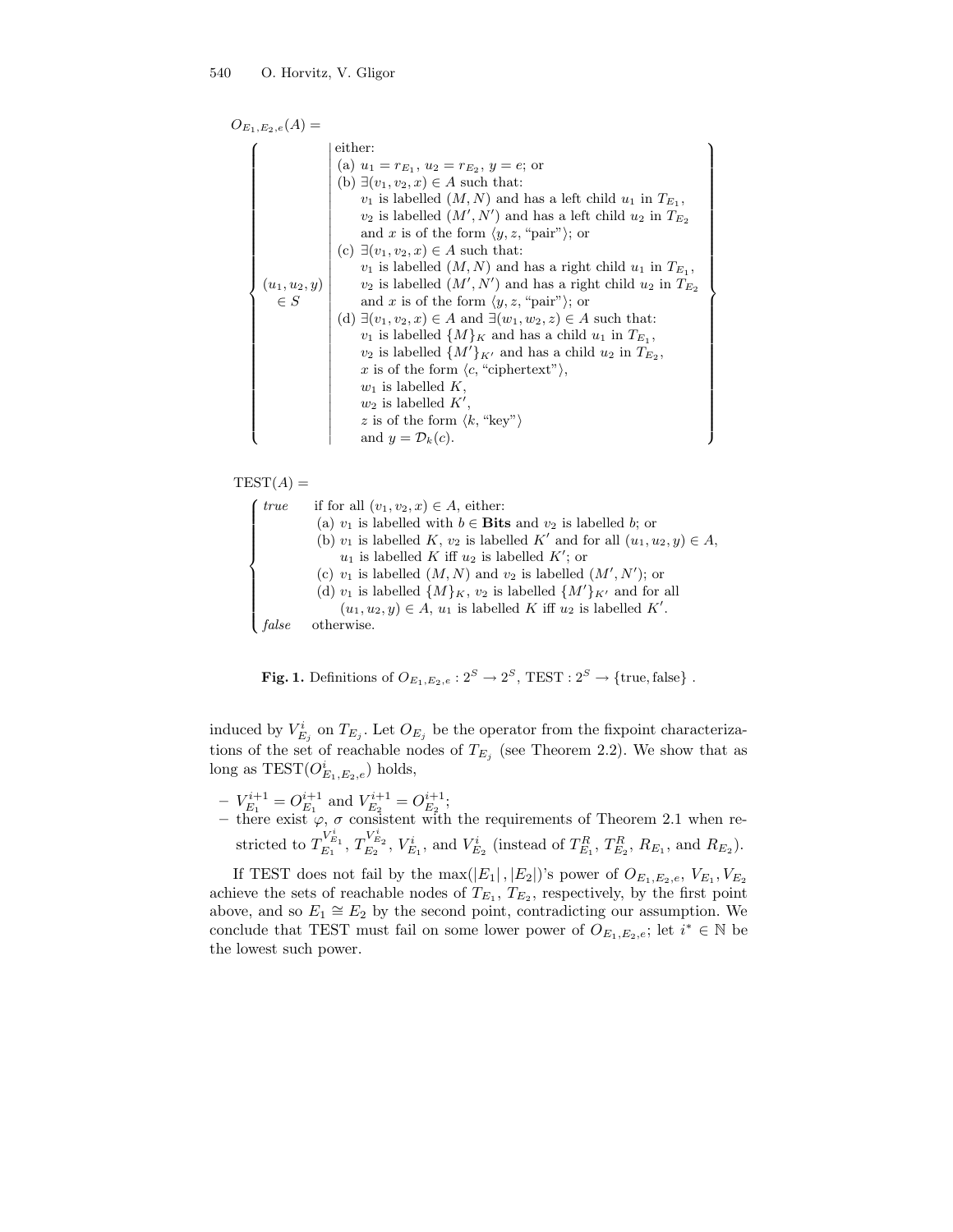We use  $O_{E_1,E_2,e}^{i^*}$  to make a prediction, based on the reason TEST fails. Here, we illustrate a case that calls for the use of a weak key-authenticity test for expressions. Assume TEST fails because there exist  $(v_1, v_2, x), (u_1, u_2, y) \in$  $O_{E_1,E_2,e}^{i^*}$  such that  $v_1$  is labelled  $\{M\}_K$ ,  $u_1$  is labelled  $K$ ,  $v_2$  is labelled  $\{M'\}_{K'}$ , and  $u_2$  is labelled K''. An inductive argument on the powers of our operator shows that x, y are the sampling labels of either  $v_1, u_1$ , respectively, or  $v_2, u_2$ , respectively, depending on the origin of e. Let  $x = \langle c, "ciphertext"\rangle, y = \langle k, "key"\rangle$ . In the first case, c is an encryption of a sample from  $[M]_{\Pi(\eta)}$  with the key k; in the second case, c is an encryption of a sample from  $[M']_{\Pi(\eta)}$  with some key, and k is a random key. The WKA-EXP- $(M, M')$  test on c and k distinguishes these cases with a noticeable probability of success.

Finally, we show that the procedure is efficient. This completes the sketch of the sufficiency part of the proof.

# 5 How the Notion of Weak Key-Authenticity Relates to Other Cryptographic Notions

In this section, we strengthen the notion of the admittance of weak key authenticity tests for expressions. We consider the admittance of a single, all-purpose test, hereby referred to as the weak key-authenticity test, that distinguishes any ciphertext and the key it was encrypted with from any ciphertext and a random key, with a non-negligible probability; the test is defined in terms that are independent of the formal language of the preceding sections. We compare the strengthened version with the notions of confusion-freedom and authenticated encryption, previously discussed in the literature in the context of the completeness result [MW02,AJ01]. Specifically, we show that the requirement that an encryption scheme admits a weak key-authenticity test is *strictly weaker* than the requirement that it be confusion-free, as defined in the above references (which, in turn, is enough to show it is strictly weaker than authenticated encryption as well). To that effect, we present an encryption scheme that admits a weak key-authenticity test but is not confusion-free. The scheme we present is also Type-0. It therefore satisfies the soundness criteria of [AR02], our completeness criteria, but not the previous completeness criteria of [MW02]. The notions we present and the methods used to achieve the admittance of a weak key-authenticity test should be of independent interest.

Informally, confusion-freedom captures the ability of a decryption algorithm to distinguish a ciphertext and the key it was encrypted with from a ciphertext and a random key with almost full certainty. In contrast, the weak keyauthenticity test is required to distinguish the two with merely a noticeable probability. We will separate the notions in a strong sense, pertaining directly to the gap in their required distinguishing certainties (as opposed to pertaining to the placement of the distinguisher—inside or outside the decryption algorithm).

First, we give formal definitions for the notions at hand.

Confusion-freedom is defined as it appears in the completeness result of [MW02]; our proofs can be modified to accommodate the version of [AJ01] too.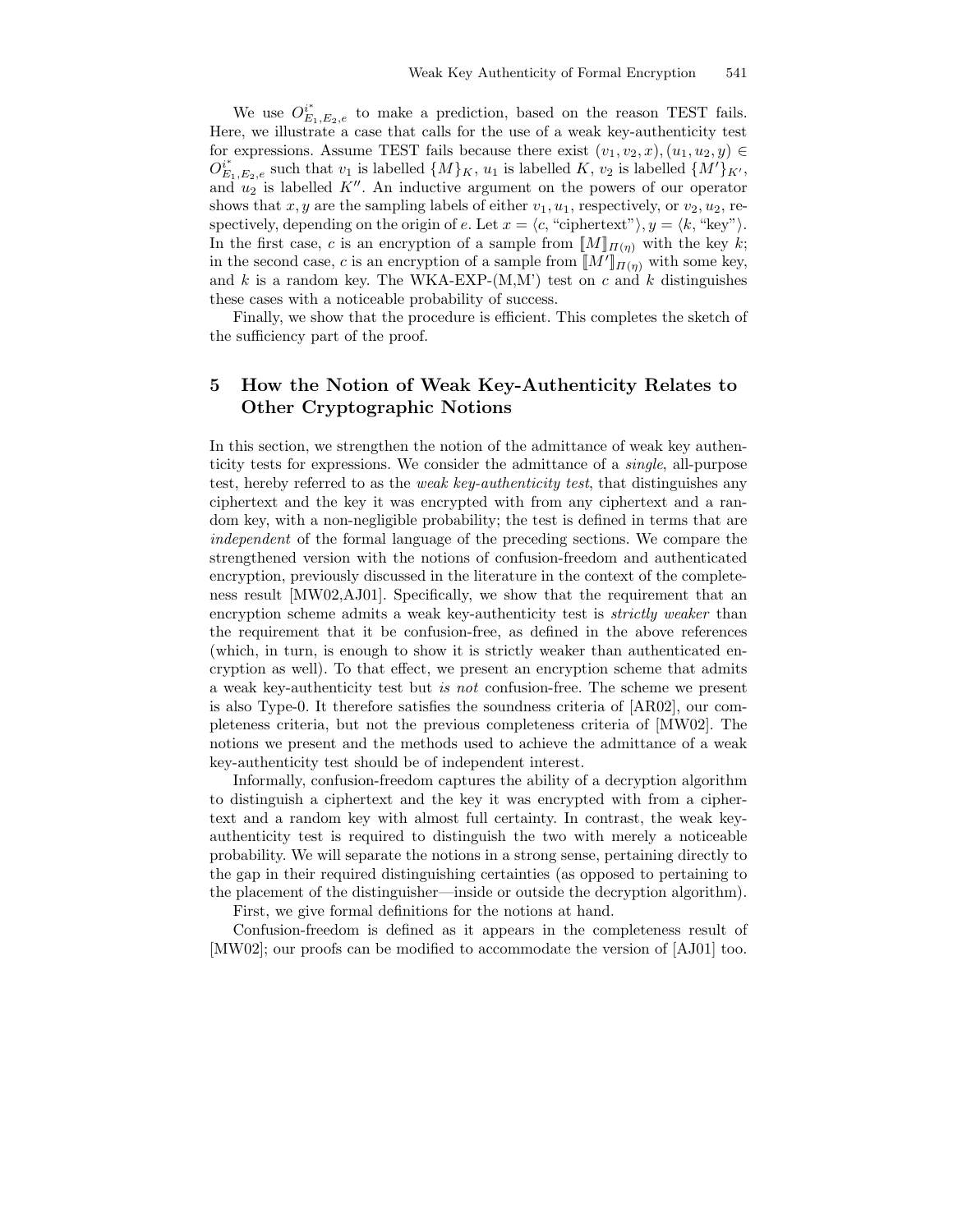**Definition 5.1 (Confusion-Freedom).** Let  $\Pi = (\mathcal{K}, \mathcal{E}, \mathcal{D})$  be an encryption scheme,  $\eta \in \mathbb{N}$  a security parameter, and  $D[\eta] = \{D_1[\eta], \ldots, D_l[\eta]\}\$  a series of finite sets of distributions. For  $1 \leq i \leq l$ , define:

$$
Adv_{\Pi[\eta], D[\eta], i}^{\mathrm{cf}} = \Pr[k, k' \stackrel{\textit{R}}{\leftarrow} \mathcal{K}(1^{\eta}); x \stackrel{\textit{R}}{\leftarrow} D_i[\eta] : \mathcal{D}_{k'}(\mathcal{E}_k(x)) \neq \bot].
$$

We say that  $\Pi$  is confusion-free (CF for short) if for any  $1 \leq i \leq l$ ,  $\text{Adv}_{\Pi[\eta], D[\eta], i}^{\text{cf}}$ is negligible (as a function of  $\eta$ ).

Next, we define two auxiliary notions that will enable us to focus on the the above-mentioned gap. These will provide a "middle ground" for comparing the WKA-EXP test with CF.

Definition 5.2 (Strong Key-Authenticity Test, Weak Key-Authenticity **Test).** Let  $\Pi = (\mathcal{K}, \mathcal{E}, \mathcal{D})$  be an encryption scheme,  $\eta \in \mathbb{N}$  a security parameter. Let  $\mathcal{P}_1, \mathcal{P}_2$  (hereby referred to as *plaintext generators*) be probabilistic algorithms that take a security parameter  $\eta$  (provided in unary), and for sufficiently large  $\eta$ always return a  $x \in \text{Plain}_{\Pi[\eta]}$ ; we write  $x \stackrel{R}{\leftarrow} \mathcal{P}_j(1^\eta)$  for  $j \in \{1, 2\}$ , thinking of x as being drawn from the probability distribution induced by  $\mathcal{P}_j(1^n)$  on  $\{0,1\}^*$ . Let A be an algorithm. Define:

$$
Adv_{\Pi[\eta], \mathcal{P}_1[\eta], \mathcal{P}_2[\eta]}^{tst}(A)
$$
  
= Pr[x  $\stackrel{R}{\leftarrow}$   $\mathcal{P}_1(1^{\eta}); k \stackrel{R}{\leftarrow}$   $\mathcal{K}(1^{\eta}); c \stackrel{R}{\leftarrow}$   $\mathcal{E}_k(x) : A(1^{\eta}, c, k) = 1$ ]  
- Pr[x  $\stackrel{R}{\leftarrow}$   $\mathcal{P}_2(1^{\eta}); k, k' \stackrel{R}{\leftarrow}$   $\mathcal{K}(1^{\eta}); c \stackrel{R}{\leftarrow}$   $\mathcal{E}_k(x) : A(1^{\eta}, c, k') = 1$ ],

where tst  $\in$  {ska, wka}. We say that  $\Pi$  admits a *strong* (resp., weak) key*authenticity test, SKA* (resp.,  $WKA$ ) for short, if there exists a probabilistic, polynomial-time algorithm A such that for all probabilistic, polynomial-time algorithms  $\mathcal{P}_1, \mathcal{P}_2$ ,  $\mathrm{Adv}_{\Pi[\eta], \mathcal{P}_1[\eta], \mathcal{P}_2[\eta]}^{ska}(A)$  (resp.,  $\mathrm{Adv}_{\Pi[\eta], \mathcal{P}_1[\eta], \mathcal{P}_2[\eta]}^{wka}(A)$ ) is negligibly close to 1 (resp., is non-negligible) as a function of  $\eta$ .

As for the definition of *integrity of plaintext* security (INT-PTXT for short), a flavor of authenticated encryption, we refer the reader to [BN00,KY00] and to [MW02].

The following diagram depicts relationships between our notions of interest.

$$
\begin{array}{ccc}\n\text{INT-} & \text{Admittance} & \xrightarrow{\text{Admittance}} & \text{Admittance} \\
\text{PTXT} & \longrightarrow & \text{CF} & \longrightarrow & \text{of a} & \longrightarrow & \text{of} \\
\text{SKA test} & \n\end{array}
$$

In the above,  $A \longrightarrow B$  means that an encryption scheme that meets notion A must also meet notion B; we call such a relationship an *implication*.  $A \rightarrow B$ means that an encryption scheme that meets notion A does not necessarily meet notion B; we call such a relationship a *separation*.

The implications in the diagram are mostly straightforward (see [HG03]). The rest of the section is devoted to the separation of WKA from SKA. To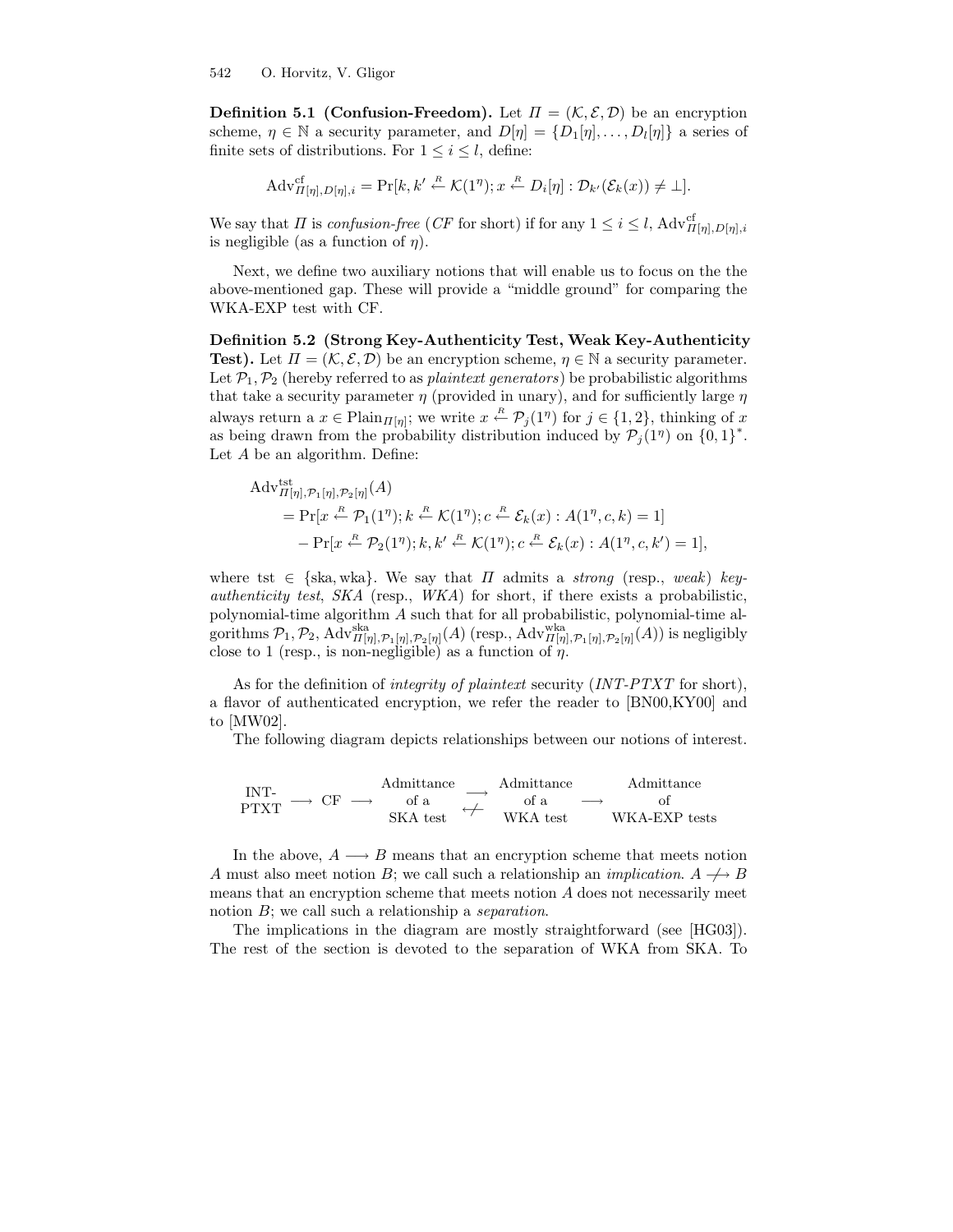that end, we show an encryption scheme that admits a WKA test but does not admit an SKA test. We use a standard construction based on a pseudorandom function family, with an added "weak redundancy". To simplify the exposition, we use a single, constant bit as redundancy; refer to the end of the section for a generalization.

Let  $F$  be a pseudorandom family of functions with a security parameter  $\eta \in \mathbb{N}$ , key domain  $\{0,1\}^{\eta}$ , domain  $\{0,1\}^{l(\eta)}$  and range  $\{0,1\}^{L(\eta)}$  (where  $l,L$  are polynomials in  $\eta$ ); let  $\epsilon$  be a negligible function such that  $\text{Adv}_{F[\eta]}^{\text{prf}}(A) \leq \epsilon(\eta)$  for any probabilistic, polynomial-time algorithm A. We use  $x_1x_2 \cdots x_m$  to denote the individual bits of a string  $x \in \{0,1\}^m$ . We use  $\circ$  to denote the concatenation operator on strings of bits,  $\oplus$  to denote the bitwise XOR operator on strings of bits of equal length.

Define an encryption scheme  $\Pi^* = (\mathcal{K}^*, \mathcal{E}^*, \mathcal{D}^*)$  with a security parameter  $\eta \in \mathbb{N}$  as follows:

$$
\mathcal{K}^*(1^{\eta})\n k \stackrel{k}{\leftarrow} \{0,1\}^{\eta};\n \begin{cases}\n \mathcal{E}_k^*(x = x_1 x_2 \cdots x_{L(\eta)-1})\n \left| \begin{array}{c}\n \mathcal{D}_k^*(\langle y = y_1 y_2 \cdots y_{L(\eta)}, r \rangle) \\
 \varphi \leftarrow (x \circ 1)\n \end{array} \right|\n \begin{array}{c}\n \mathcal{D}_k^*(\langle y = y_1 y_2 \cdots y_{L(\eta)}, r \rangle) \\
 \mathcal{D}_k^*(\langle y = y_1 y_2 \cdots y_{L(\eta)}, r \rangle) \\
 \mathcal{D}_k^*(\langle y = y_1 y_2 \cdots y_{L(\eta)}, r \rangle)\n \end{array}\n \begin{cases}\n \mathcal{D}_k^*(\langle y = y_1 y_2 \cdots y_{L(\eta)}, r \rangle) \\
 \mathcal{D}_k^*(\langle y = y_1 y_2 \cdots y_{L(\eta)}, r \rangle)\n \end{cases}
$$

Note that  $\text{Plain}_{\Pi^*[\eta]} = \{0,1\}^{L(\eta)-1}$ . Also note that  $\mathcal{E}^*$  and  $\mathcal{D}^*$  can deduce  $\eta$ from  $k(\eta = |k|)$ .

 $\Pi^*$  can easily be shown to be IND-CPA secure based on the pseudorandomness of F. For a proof, see [GG86], or simply think of  $\Pi^*$  as a degenerate version of the randomized CTR mode, and rely on [BD97]. Using the results of [AR02], it can further be shown to be Type-0.

We have that:

#### Theorem 5.3.  $\Pi^*$  admits a WKA test.

To see this, consider an algorithm that takes as input  $\langle y, r \rangle$  and k, computes  $y \oplus F_k(r)$  and outputs 1 iff the last bit of the outcome is 1. The algorithm is a WKA test for  $\Pi^*$  by a simple reduction to the pseudorandomness of F (see [HG03]). In addition, we have that:

Theorem 5.4.  $\Pi^*$  does not admit an SKA test.

*Proof.* Let A be a probabilistic algorithm that runs in time  $t$ , a function of the size of its input. Let  $A(a_1, a_2, \ldots; w)$  denote the outcome of running A on inputs  $a_1, a_2, \ldots$  and randomness w. Note that the length of w is bounded by t.

Let U be an algorithm that takes  $\eta \in \mathbb{N}$  (in unary) as input and outputs a random, uniformly-selected element of  ${0,1}^{L(\eta)-1}$ . We have:

$$
Adv_{\Pi^*[\eta],\mathcal{U}[\eta],\mathcal{U}[\eta]}^{ska}(\Lambda)
$$
\n
$$
= \Pr \left[ x \stackrel{R}{\leftarrow} \{0,1\}^{L(\eta)-1} ; k \stackrel{R}{\leftarrow} \{0,1\}^{\eta} ; r \stackrel{R}{\leftarrow} \{0,1\}^{l(\eta)}; \right. ; A(1^{\eta}, \langle y, r \rangle, k; w) = 1 \right] - \Pr \left[ x \stackrel{R}{\leftarrow} \{0,1\}^{L(\eta)} ; y \leftarrow (x \circ 1) \oplus F_k(r) \right. \\
\left. - \Pr \left[ x \stackrel{R}{\leftarrow} \{0,1\}^{L(\eta)-1} ; k, k' \stackrel{R}{\leftarrow} \{0,1\}^{\eta} ; r \stackrel{R}{\leftarrow} \{0,1\}^{l(\eta)}; \right. ; A(1^{\eta}, \langle y, r \rangle, k'; w) = 1 \right] \right. \right]
$$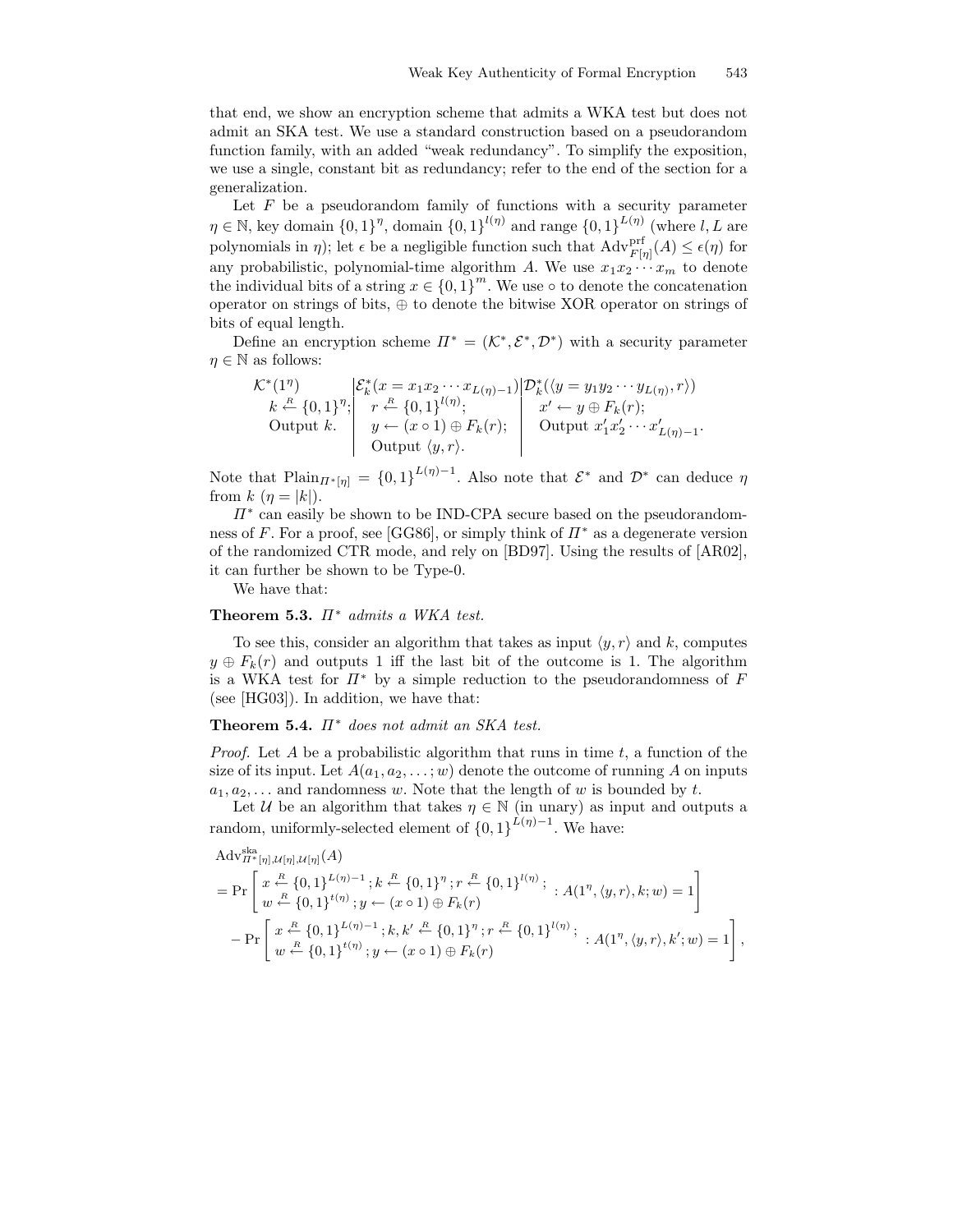where t is a polynomial in  $\eta$ .

Let  $S_1$  and  $A_1 \subseteq S_1$  denote the sample space and event, respectively, depicted by the first term above. Let  $S_2$  and  $A_2 \subseteq S_2$  be defined similarly with respect to the second term.

Let  $(x_0, k_0, r_0, w_0) \in A_1$ . Note that for any  $k \in \{0, 1\}^{\eta}$ , if there exists an  $x \in \{0,1\}^{L(\eta)-1}$  such that  $(x \circ 1) \oplus F_k(r_0) = (x_0 \circ 1) \oplus F_{k_0}(r_0)$ , then it must be the case that  $(x, k, k_0, r_0, w_0) \in A_2$  (because in this case, A, in the second experiment, runs on the same input and randomness as in the first experiment). This happens when  $x \circ 1 = (x_0 \circ 1) \oplus F_{k_0}(r_0) \oplus F_k(r_0)$ , which must happen for at least  $(\frac{1}{2} - \epsilon(\eta)) \cdot 2^{\eta}$  of the keys  $k \in \{0,1\}^{\eta}$ ; otherwise, an adversary that queries its oracle on  $r_0$ , XORs the answer with  $(x_0 \circ 1)$  and with  $F_{k_0}(r_0)$ , and outputs 1 if the last bit of the result is different than 1, 0 otherwise—breaks the pseudorandomness of F.

For a given  $(x_0, k_0, r_0, w_0) \in A_1$ , we've just described a way of counting at least  $\left(\frac{1}{2} - \epsilon(\eta)\right) \cdot 2^{\eta}$  tuples in  $A_2$ . We would like to argue that for a distinct  $(x_1, k_1, r_1, w_1) \in A_1$ , we would be counting *different* tuples in  $A_2$  by employing the same method. This is clear if  $k_1 \neq k_0$  or  $r_1 \neq r_0$  or  $w_1 \neq w_0$ . As for the case that  $k_1 = k_0, r_1 = r_0, w_1 = w_0$ , we would be double-counting a tuple iff

$$
(x_0 \circ 1) \oplus F_{k_0}(r_0) \oplus F_k(r_0) = (x_1 \circ 1) \oplus F_{k_1}(r_1) \oplus F_k(r_1) = (x_1 \circ 1) \oplus F_{k_0}(r_0) \oplus F_k(r_0),
$$

which happens iff  $x_1 = x_0$ .

We conclude that  $|A_2| \geq (\frac{1}{2} - \epsilon(\eta)) \cdot 2^{\eta} \cdot |A_1|$ . We also know that  $|S_2|$  =  $2^{\eta} \cdot |S_1|$ . Therefore:

$$
Adv_{\Pi^*[\eta],\mathcal{U}[\eta],\mathcal{U}[\eta]}^{\text{ska}}(A) = \frac{|A_1|}{|S_1|} - \frac{|A_2|}{|S_2|} \le \left(\frac{1}{2} + \epsilon(\eta)\right) \cdot \frac{|A_1|}{|S_1|} \le \frac{1}{2} + \epsilon(\eta),
$$

which is *not* negligibly close to 1.

Finally, we note that our construction can be easily generalized to one that admits a WKA test with an advantage as small as desired, as follows. For any  $c \in \mathbb{N}^+$ , let  $\Pi_c^*$  be a variation on  $\Pi^*$  that adds the bit 1 with probability  $\frac{1}{2} + \frac{1}{2^c}$ , 0 with probability  $\frac{1}{2} - \frac{1}{2^c}$ , as redundancy upon encryption (instead of the fixed 1). Our proofs easily extend to show that  $\Pi_c^*$  admits a WKA test with advantage at least  $\frac{1}{2^c} - \epsilon(\eta)$ .

Acknowledgements. We thank Jonathan Katz for helpful discussions and comments. This work was supported by the Defense Advanced Research Projects Agency and managed by the U.S. Air Force Research Laboratory under contract F30602-00-2-0510; the views and conclusions contained are those of the authors and should not be interpreted as representing the official policies, either expressed or implied, of DARPA, U.S. AFRL, or the U.S. Government.